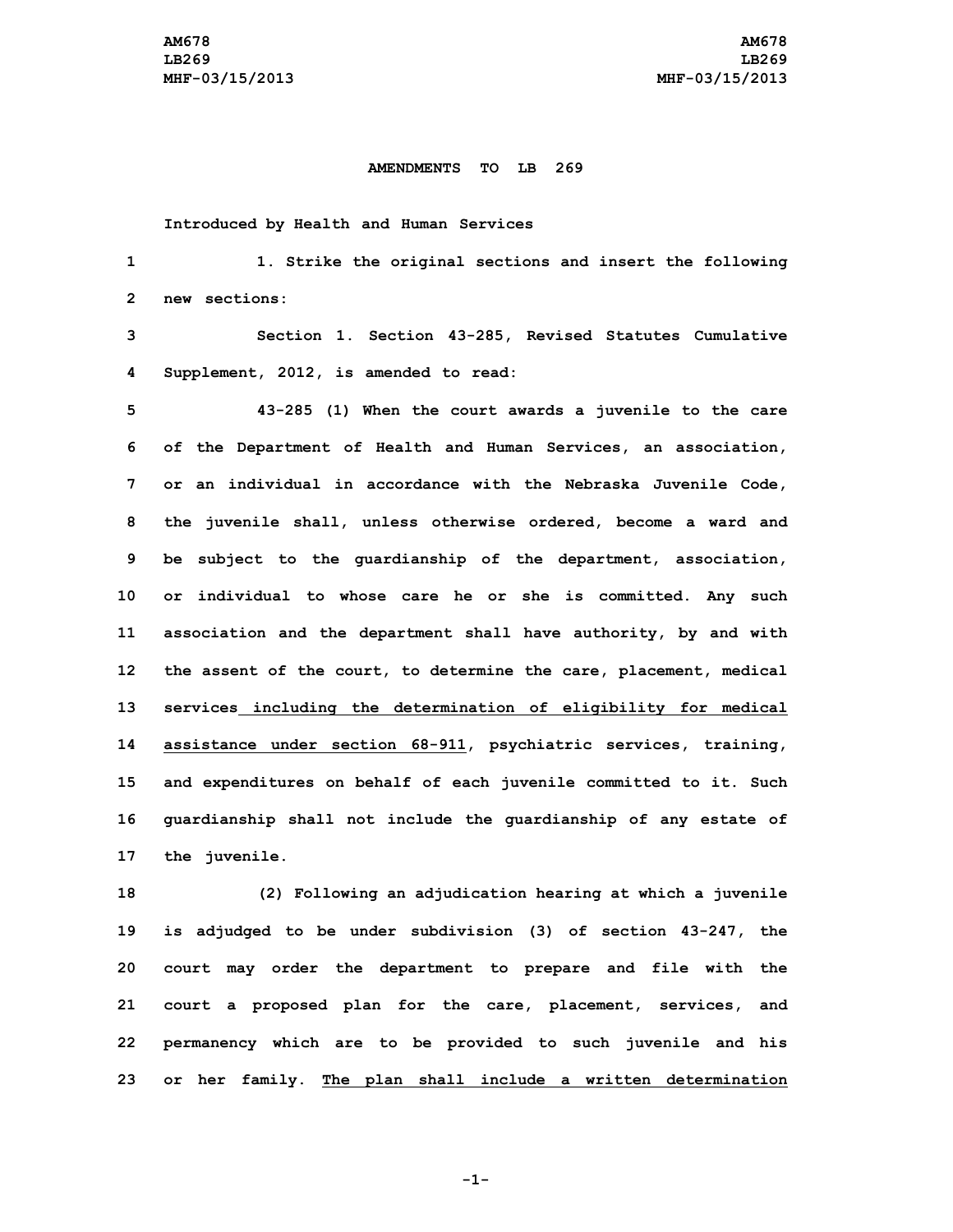**regarding the eligibility of the child for medical assistance under section 68-911. The health and safety of the juvenile shall be the paramount concern in the proposed plan. When the plan includes the provision of services in order that the juvenile can remain in his or her home and such services are to prevent out-of-home placement, the plan shall be prepared and shall clearly state that the services described in the plan are to prevent placement and that absent preventive services, foster care is the planned arrangement for the child. The department shall include in the plan for <sup>a</sup> juvenile who is sixteen years of age or older and subject to the guardianship of the department <sup>a</sup> written independent living transition proposal which meets the requirements of section 43-1311.03. The court may approve the plan, modify the plan, order that an alternative plan be developed, or implement another plan that is in the juvenile's best interests. In its order the court shall include <sup>a</sup> finding regarding the appropriateness of the programs and services described in the proposal designed to assist the juvenile in acquiring independent living skills. Rules of evidence shall not apply at the dispositional hearing when the court considers the plan that has been presented.**

 **(3) Within thirty days after an order awarding <sup>a</sup> juvenile to the care of the department, an association, or an individual and until the juvenile reaches the age of majority, the department, association, or individual shall file with the court <sup>a</sup> report stating the location of the juvenile's placement and the needs of the juvenile in order to effectuate the purposes of subdivision (1) of section 43-246. The department, association, or individual**

**-2-**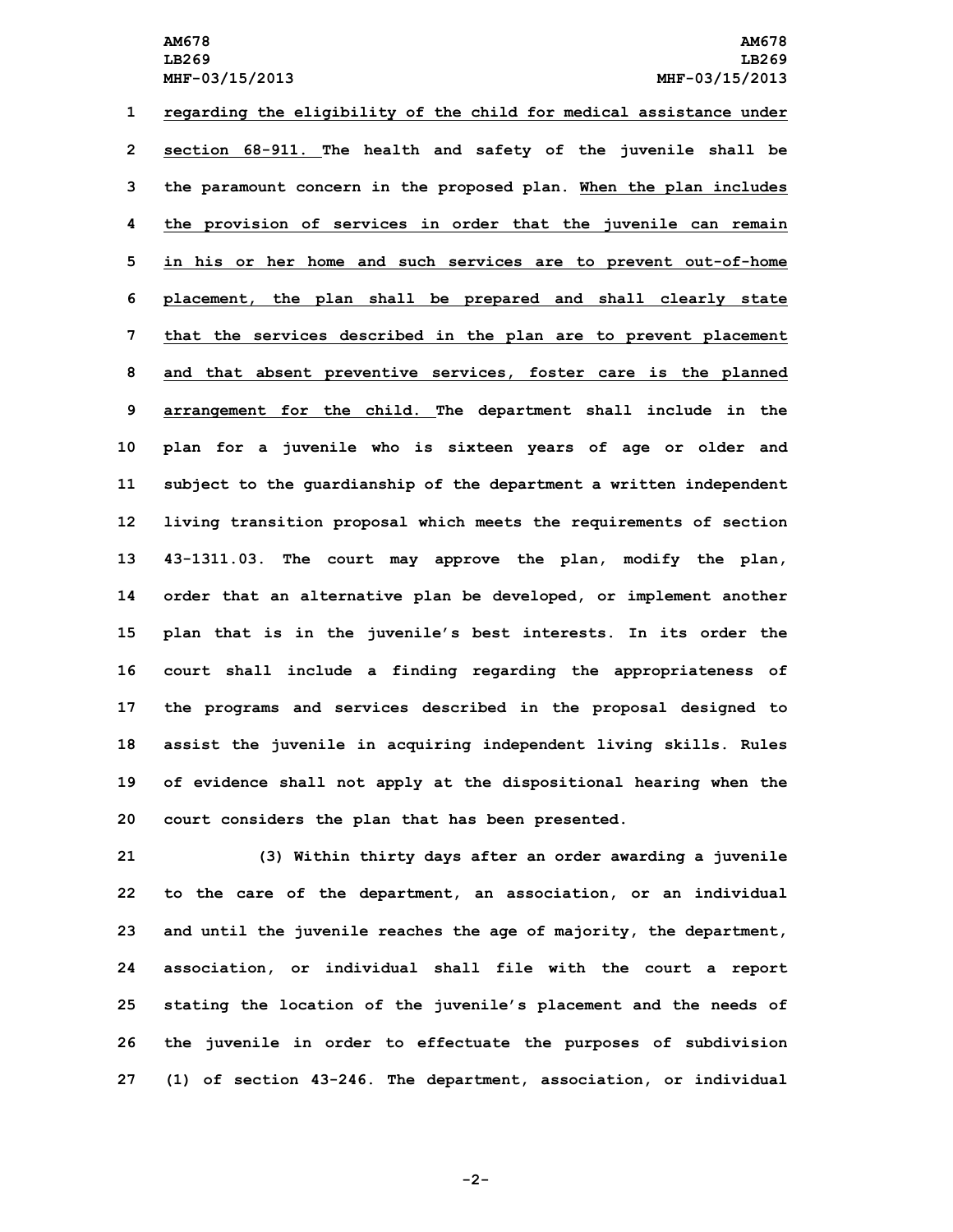**shall file <sup>a</sup> report with the court once every six months or at shorter intervals if ordered by the court or deemed appropriate by the department, association, or individual. Every six months, the report shall provide an updated determination regarding the eligibility of the child for medical assistance under section 68-911. The department, association, or individual shall file <sup>a</sup> report and notice of placement change with the court and shall send copies of the notice to all interested parties at least seven days before the placement of the juvenile is changed from what the court originally considered to be <sup>a</sup> suitable family home or institution to some other custodial situation in order to effectuate the purposes of subdivision (1) of section 43-246. The court, on its own motion or upon the filing of an objection to the change by an interested party, may order <sup>a</sup> hearing to review such <sup>a</sup> change in placement and may order that the change be stayed until the completion of the hearing. Nothing in this section shall prevent the court on an ex parte basis from approving an immediate change in placement upon good cause shown. The department may make an immediate change in placement without court approval only if the juvenile is in <sup>a</sup> harmful or dangerous situation or when the foster parents request that the juvenile be removed from their home. Approval of the court shall be sought within twenty-four hours after making the change in placement or as soon thereafter as possible. The department shall provide the juvenile's guardian ad litem with <sup>a</sup> copy of any report filed with the court by the department pursuant to this subsection.**

**27 (4) The court shall also hold <sup>a</sup> permanency hearing if**

**-3-**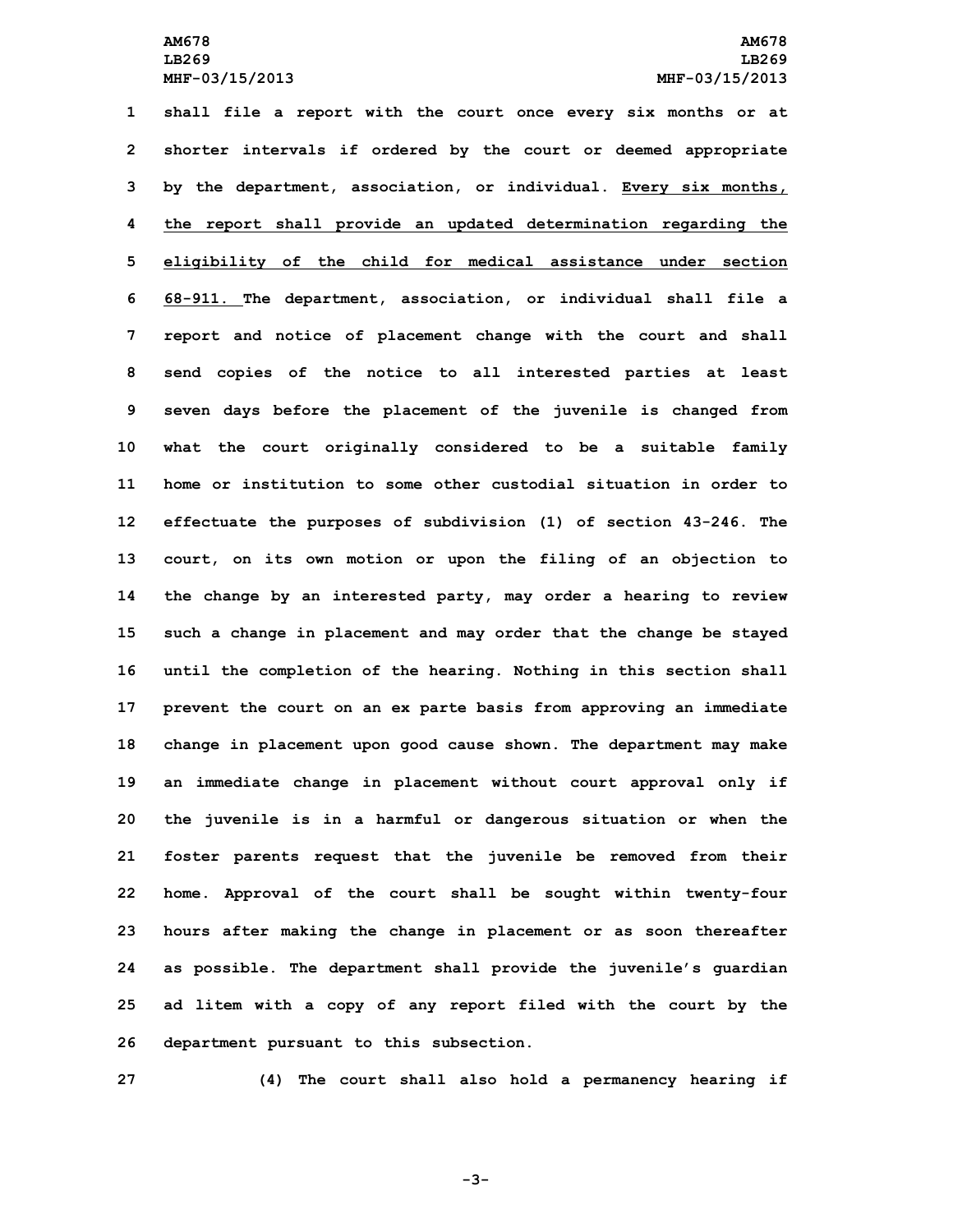**AM678 AM678 LB269 LB269 MHF-03/15/2013 MHF-03/15/2013**

**1 required under section 43-1312.**

 **(5) When the court awards <sup>a</sup> juvenile to the care of the department, an association, or an individual, then the department, association, or individual shall have standing as <sup>a</sup> party to file any pleading or motion, to be heard by the court with regard to such filings, and to be granted any review or relief requested in such filings consistent with the Nebraska Juvenile Code.**

 **(6) Whenever <sup>a</sup> juvenile is in <sup>a</sup> foster care placement as defined in section 43-1301, the Foster Care Review Office or the designated local foster care review board may participate in proceedings concerning the juvenile as provided in section 43-1313 and notice shall be given as provided in section 43-1314.**

 **(7) Any written findings or recommendations of the Foster Care Review Office or the designated local foster care review board with regard to <sup>a</sup> juvenile in <sup>a</sup> foster care placement submitted to <sup>a</sup> court having jurisdiction over such juvenile shall be admissible in any proceeding concerning such juvenile if such findings or recommendations have been provided to all other parties of record.**

 **(8) The executive director and any agent or employee of the Foster Care Review Office or any member of any local foster care review board participating in an investigation or making any report pursuant to the Foster Care Review Act or participating in <sup>a</sup> judicial proceeding pursuant to this section shall be immune from any civil liability that would otherwise be incurred except for false statements negligently made.**

**26 Sec. 2. Section 43-905, Revised Statutes Cumulative 27 Supplement, 2012, is amended to read:**

**-4-**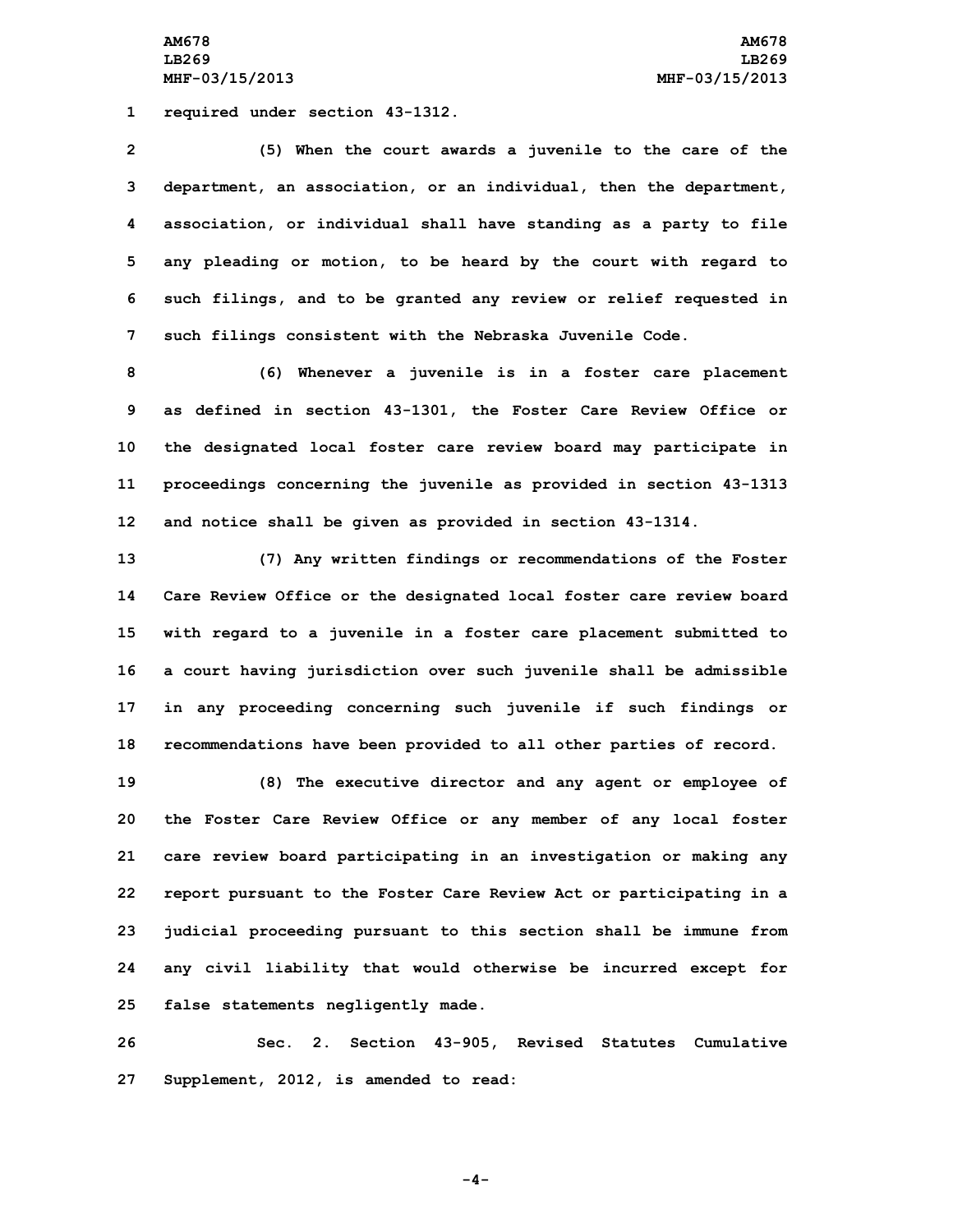**43-905 (1) The Department of Health and Human Services shall be the legal guardian of all children committed to it. The department shall afford temporary care and shall use special diligence to provide suitable homes for such children. The department shall make reasonable efforts to accomplish joint-sibling placement or sibling visitation or ongoing interaction between siblings as provided in section 43-1311.02. The department is authorized to place such children in suitable families for adoption, foster care, or guardianship or, in the discretion of the department, on <sup>a</sup> written contract.**

 **(2) The contract shall provide (a) for the children's education in the public schools or otherwise, (b) for teaching them some useful occupation, and (c) for kind and proper treatment as members of the family in which they are placed.**

 **(3) Whenever any child who has been committed to the department becomes self-supporting, the department shall declare that fact and the guardianship of the department shall cease. Thereafter the child shall be entitled to his or her own earnings. Guardianship of and services by the department shall never extend beyond the age of majority, except that (a) services by the department to <sup>a</sup> child shall continue until the child reaches the age of twenty-one if the child is <sup>a</sup> student regularly attending <sup>a</sup> school, college, or university or regularly attending <sup>a</sup> course of vocational or technical training designed to prepare such child for gainful employment and (b) beginning January 1, 2014, services may be extended as provided under the federal Patient Protection and Affordable Care Act, 42 U.S.C. 1396a(a)(10)(A)(i)(IX), as such act**

**-5-**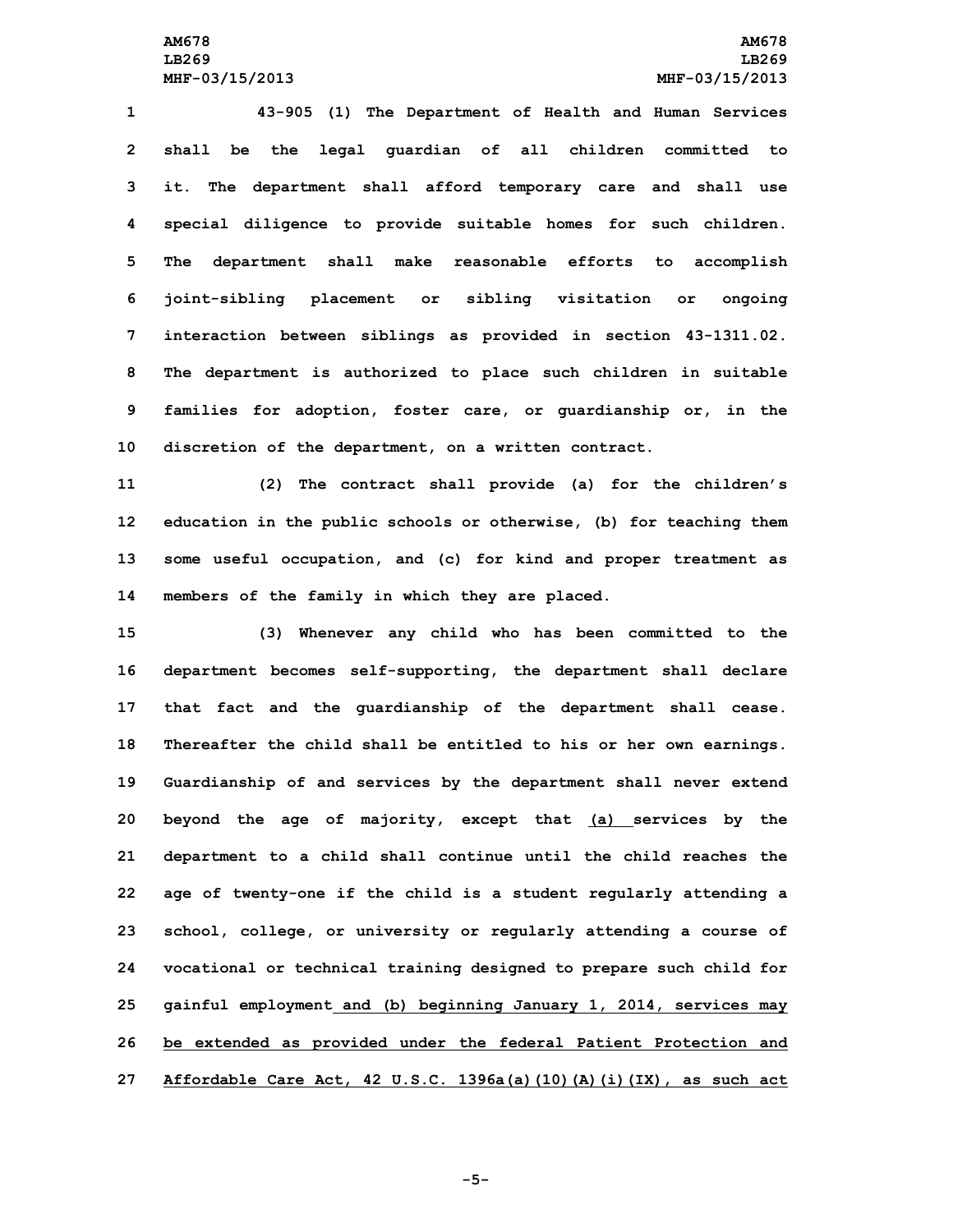**LB269 LB269**

**1 and section existed on January 1, 2013, for medicaid coverage for 2 individuals under twenty-six years of age as allowed pursuant to 3 such act.**

 **(4) Whenever the parents of any ward, whose parental rights have not been terminated, have become able to support and educate their child, the department shall restore the child to his or her parents if the home of such parents would be <sup>a</sup> suitable home. The guardianship of the department shall then cease.**

 **(5) Whenever permanent free homes for the children cannot be obtained, the department shall have the authority to provide and pay for the maintenance of the children in private families, in foster care, in guardianship, in boarding homes, or in institutions for care of children.**

**14 Sec. 3. Section 43-1311.03, Revised Statutes Cumulative 15 Supplement, 2012, is amended to read:**

 **43-1311.03 (1) When <sup>a</sup> child placed in foster care turns sixteen years of age or enters foster care and is at least sixteen years of age, <sup>a</sup> written independent living transition proposal shall be developed by the Department of Health and Human Services at the direction and involvement of the child to prepare for the transition from foster care to adulthood. The transition proposal shall be personalized based on the child's needs. The transition proposal shall include, but not be limited to, the following needs:**

**24 (a) Education;**

**25 (b) Employment services and other workforce support; 26 (c) Health and health care coverage, including the 27 child's potential eligibility for medicaid coverage under the**

**-6-**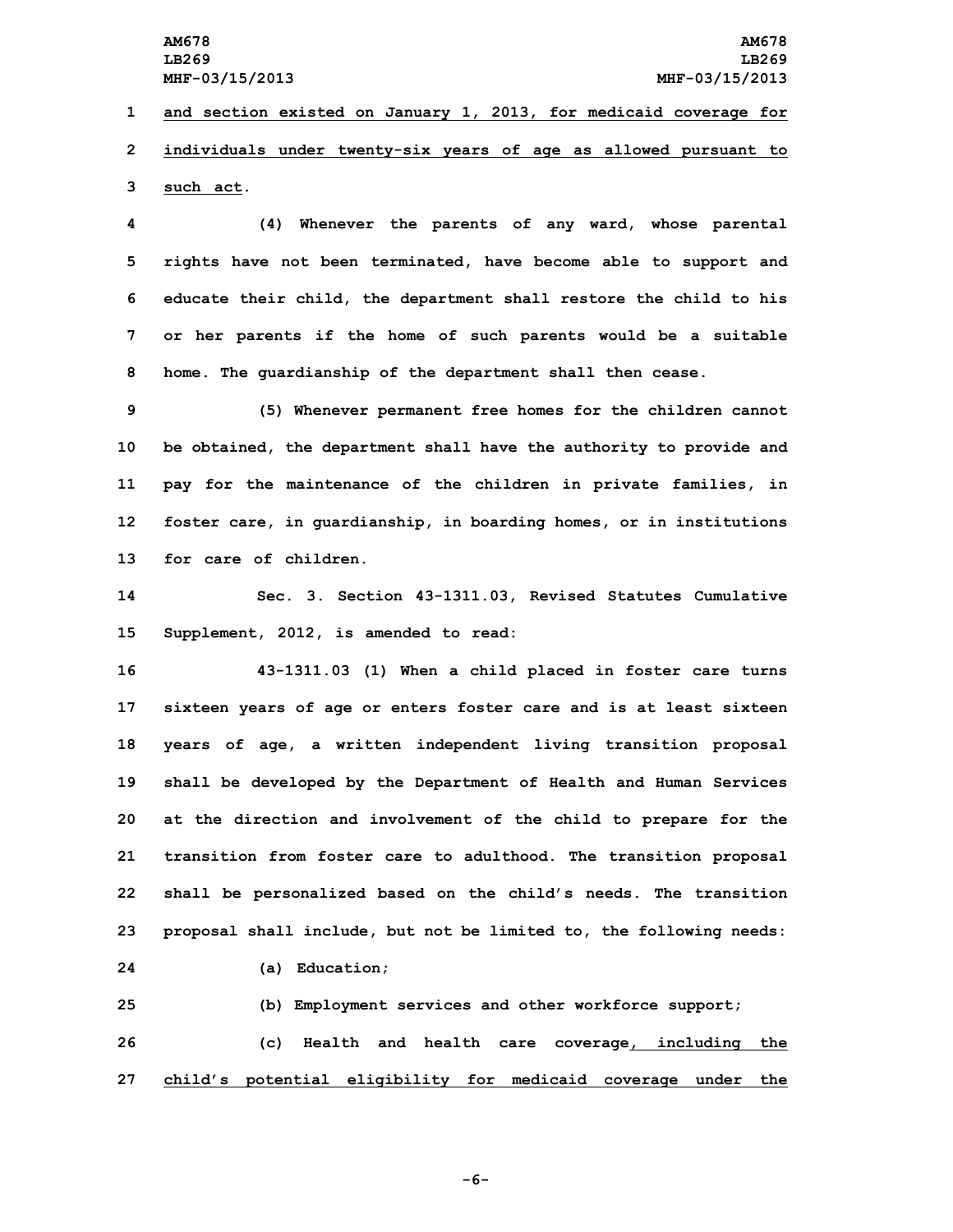**1 federal Patient Protection and Affordable Care Act, 42 U.S.C. 2 1396a(a)(10)(A)(i)(IX), as such act and section existed on January 3 1, 2013;**

**4 (d) Financial assistance, including education on credit 5 card financing, banking, and other services;**

**6 (e) Housing;**

**7 (f) Relationship development; and**

**8 (g) Adult services, if the needs assessment indicates 9 that the child is reasonably likely to need or be eligible for 10 services or other support from the adult services system.**

 **(2) The transition proposal shall be developed and frequently reviewed by the department in collaboration with the child's transition team. The transition team shall be comprised of the child, the child's caseworker, the child's guardian ad litem, individuals selected by the child, and individuals who have knowledge of services available to the child.**

**17 (3) The transition proposal shall be considered <sup>a</sup> working 18 document and shall be, at the least, updated for and reviewed at 19 every permanency or review hearing by the court.**

**20 (4) The final transition proposal prior to the child's 21 leaving foster care shall specifically identify how the need for 22 housing will be addressed.**

**23 (5) If the child is interested in pursuing higher 24 education, the transition proposal shall provide for the process in 25 applying for any applicable state, federal, or private aid.**

**26 (6) On or before the date the child reaches nineteen 27 years of age, the department shall provide the child with (a)**

**-7-**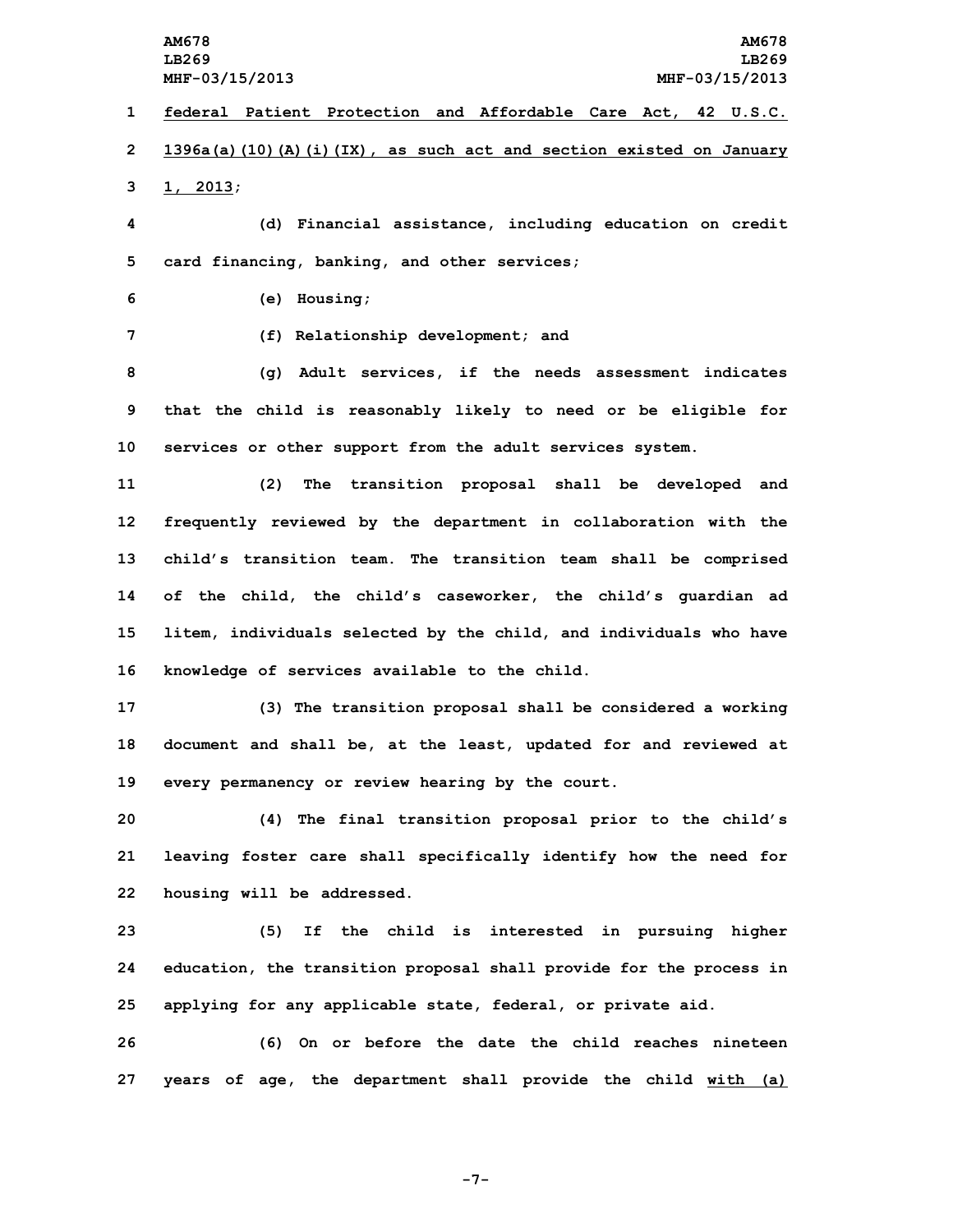**<sup>a</sup> certified copy of the child's birth certificate and facilitate securing <sup>a</sup> federal social security card when the child is eligible for such card and (b) all documentation required for enrollment in medicaid coverage for former foster care children as available under the federal Patient Protection and Affordable Care Act, 42 U.S.C. 1396a(a)(10)(A)(i)(IX), as such act and section existed on January 1, 2013. All fees associated with securing the certified copy of the child's birth certificate shall be waived by the state. Sec. 4. Section 43-4101, Revised Statutes Cumulative Supplement, 2012, is amended to read:**

 **43-4101 (1) The Nebraska Juvenile Service Delivery Project shall be established as <sup>a</sup> pilot program administered by the Office of Probation Administration. The pilot program shall be evaluated by the University of Nebraska Medical Center's College of Public Health. The project may be expanded by the Office of Probation Administration. The purpose of the pilot program is to (1) (a) provide access to services in the community for juveniles placed on probation, (2) (b) prevent unnecessary commitment of juveniles to the Department of Health and Human Services and to the Office of Juvenile Services, (3) (c) eliminate barriers preventing juveniles from receiving needed services, (4) (d) prevent unnecessary penetration of juveniles further into the juvenile justice system, (5) (e) enable the juvenile's needs to be met in the least intrusive and least restrictive manner while maintaining the safety of the juvenile and the community, (6) (f) reduce the duplication of resources within the juvenile justice system through intense coordinated case management and supervision,**

**-8-**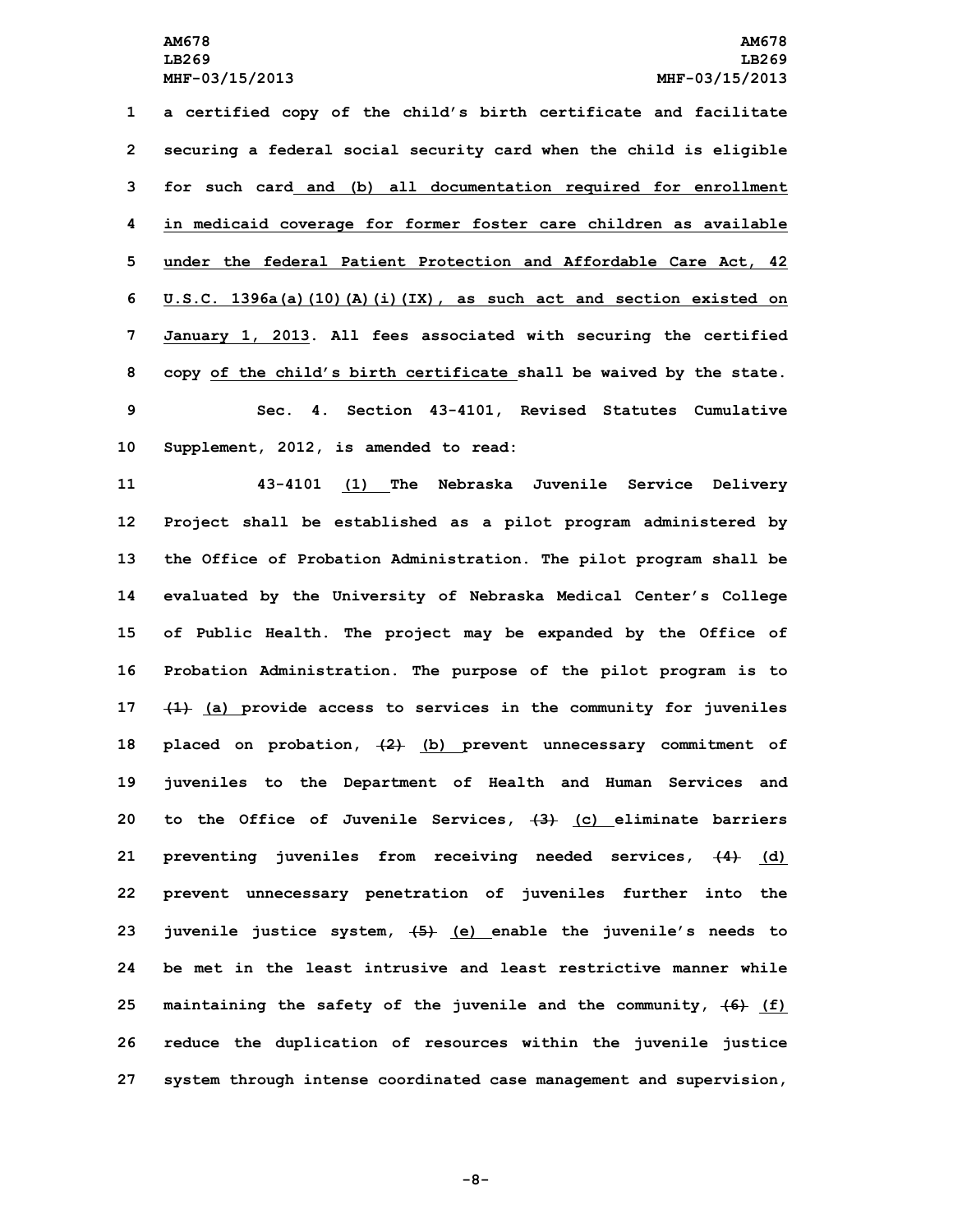**AM678 AM678 LB269 LB269 MHF-03/15/2013 MHF-03/15/2013 1 and (7) (g) use evidence-based practices and responsive case**

**2 management to improve outcomes for adjudicated juveniles.**

 **(2) On or before July 1, 2013, the Department of Health and Human Services, shall apply for reimbursement under Title IV-E of the federal Social Security Act, as amended, for reimbursable costs associated with the Nebraska Juvenile Service Delivery Project. The reimbursed funds received by the department shall be remitted to the State Treasurer for credit to the Probation Program Cash Fund for reimbursement of expenses incurred by the Office of Probation Administration pursuant to the Nebraska Juvenile Service Delivery Project.**

**12 Sec. 5. Section 43-4202, Revised Statutes Cumulative 13 Supplement, 2012, is amended to read:**

 **43-4202 (1) The Nebraska Children's Commission is created as <sup>a</sup> high-level leadership body to (a) create <sup>a</sup> statewide strategic plan for reform of the child welfare system programs and services in the State of Nebraska and (b) review the operations of the Department of Health and Human Services regarding child welfare programs and services and recommend, as <sup>a</sup> part of the statewide strategic plan, options for attaining the legislative intent stated in section 43-4201, either by the establishment of <sup>a</sup> new division within the department or the establishment of <sup>a</sup> new state agency to provide all child welfare programs and services which are the responsibility of the state. The commission shall provide <sup>a</sup> permanent forum for collaboration among state, local, community, public, and private stakeholders in child welfare programs and services.**

**-9-**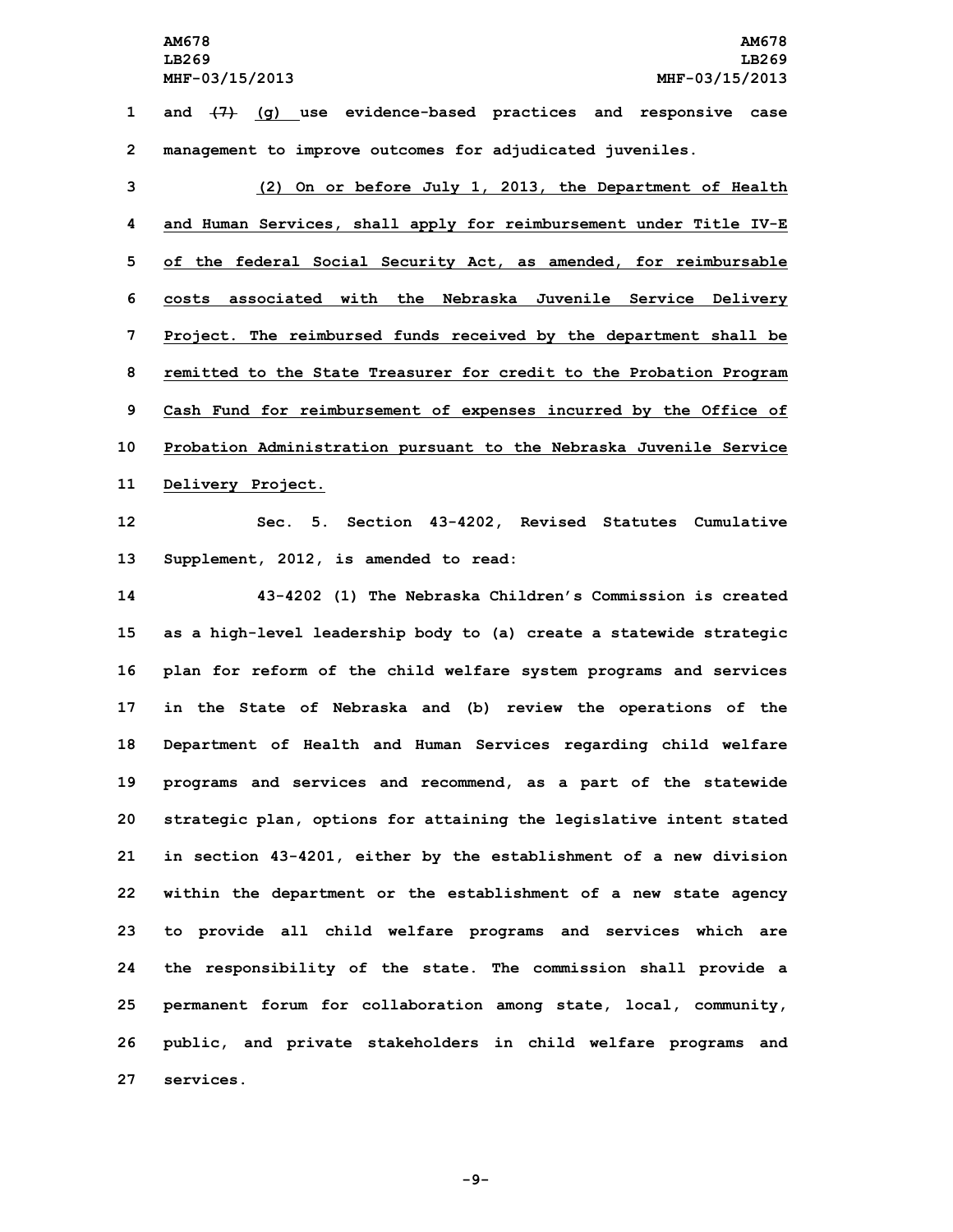**1 (2) The commission shall include the following voting 2 members:**

**3 (a) The chief executive officer of the Department of 4 Health and Human Services or his or her designee;**

**5 (b) The Director of Children and Family Services or his 6 or her designee; and**

**7 (a) The executive director of the Foster Care Review 8 Office; and**

 **(c) Sixteen (b) Seventeen members appointed by the Governor within thirty days after April 12, 2012. The members appointed pursuant to this subdivision shall represent stakeholders in the child welfare system and shall include: (i) <sup>A</sup> director of <sup>a</sup> child advocacy center; (ii) an administrator of <sup>a</sup> behavioral health region established pursuant to section 71-807; (iii) <sup>a</sup> community representative from each of the service areas designated pursuant to section 81-3116. In the eastern service area designated pursuant to such section, the representative may be from <sup>a</sup> lead agency of <sup>a</sup> pilot project established under Legislative Bill 961, One Hundred Second Legislature, Second Session, 2012, section 68-1212 or <sup>a</sup> collaborative member; (iv) <sup>a</sup> prosecuting attorney who practices in juvenile court; (v) <sup>a</sup> guardian ad litem; (vi) <sup>a</sup> biological parent currently or previously involved in the child welfare system; (vii) <sup>a</sup> foster parent; (viii) <sup>a</sup> court-appointed special advocate volunteer; (ix) <sup>a</sup> member of the State Foster Care Review Board or any entity that succeeds to the powers and duties of the board or <sup>a</sup> member of <sup>a</sup> local foster care review board; (x) <sup>a</sup> child welfare service agency that directly provides <sup>a</sup> wide range of child welfare**

**-10-**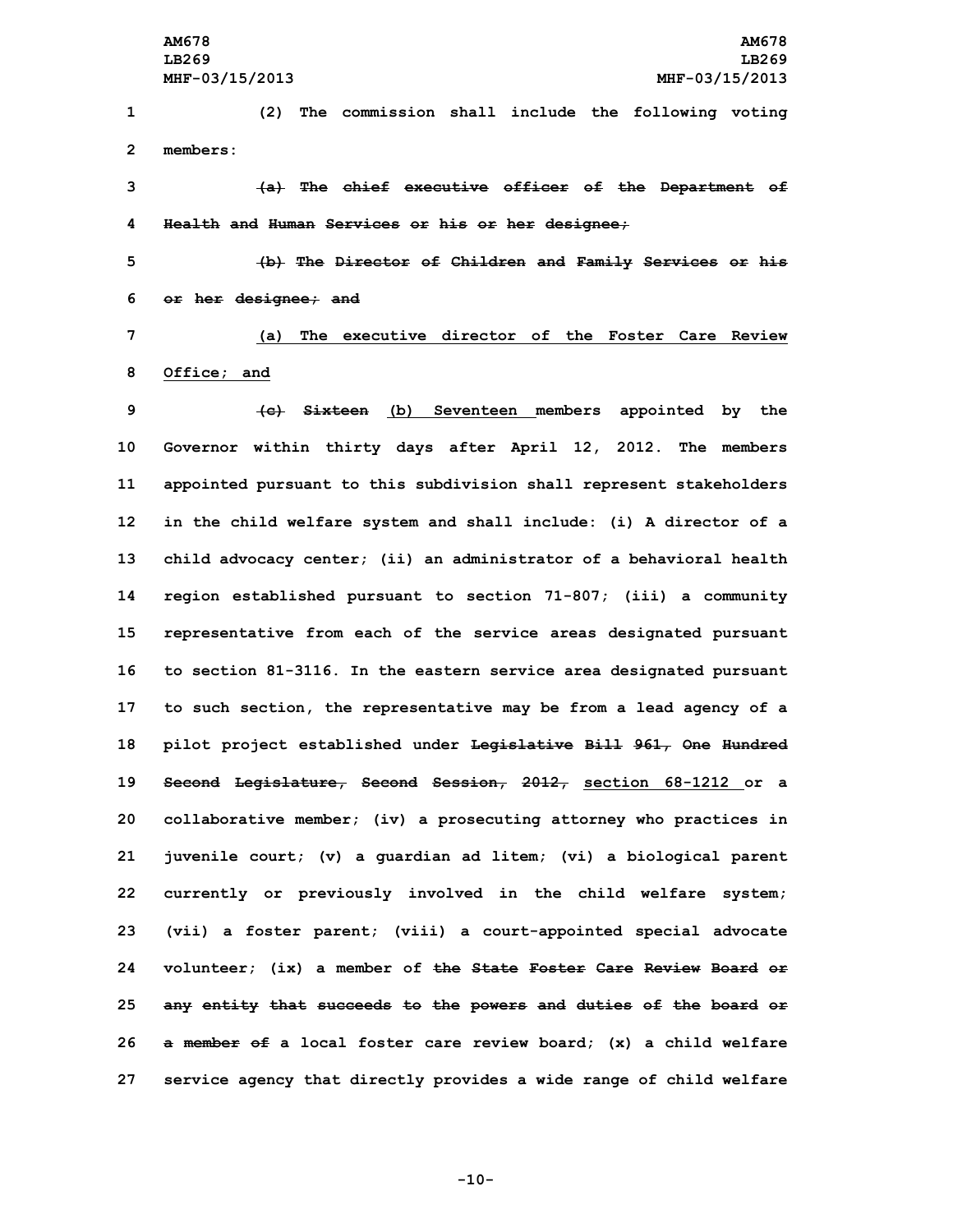**services and is not <sup>a</sup> member of <sup>a</sup> lead agency collaborative; (xi) <sup>a</sup> young adult previously in foster care; and (xii) <sup>a</sup> representative of <sup>a</sup> child advocacy organization that deals with legal and policy issues that include child welfare; and (xiii) <sup>a</sup> representative of <sup>a</sup> federally recognized Indian tribe residing within the State of Nebraska and appointed from <sup>a</sup> list of three nominees submitted by the Commission on Indian Affairs.**

 **(3) The commission shall have the following nonvoting, ex officio members: (a) The chairperson of the Health and Human Services Committee of the Legislature or <sup>a</sup> committee member designated by the chairperson; (b) the chairperson of the Judiciary Committee of the Legislature or <sup>a</sup> committee member designated by the chairperson; (c) the chairperson of the Appropriations Committee of the Legislature or <sup>a</sup> committee member designated by the chairperson; and (d) three persons appointed by the State Court Administrator; (e) the chief executive officer of the Department of Health and Human Services or his or her designee; (f) the Director of Children and Family Services of the Division of Children and Family Services of the Department of Health and Human Services or his or her designee; and (g) the Inspector General of Nebraska Child Welfare. The nonvoting, ex officio members may attend commission meetings and participate in the discussions of the commission, provide information to the commission on the policies, programs, and processes of each of their respective bodies, gather information for the commission, and provide information back to their respective bodies from the commission. The nonvoting, ex officio members shall not vote on decisions by the commission or**

**-11-**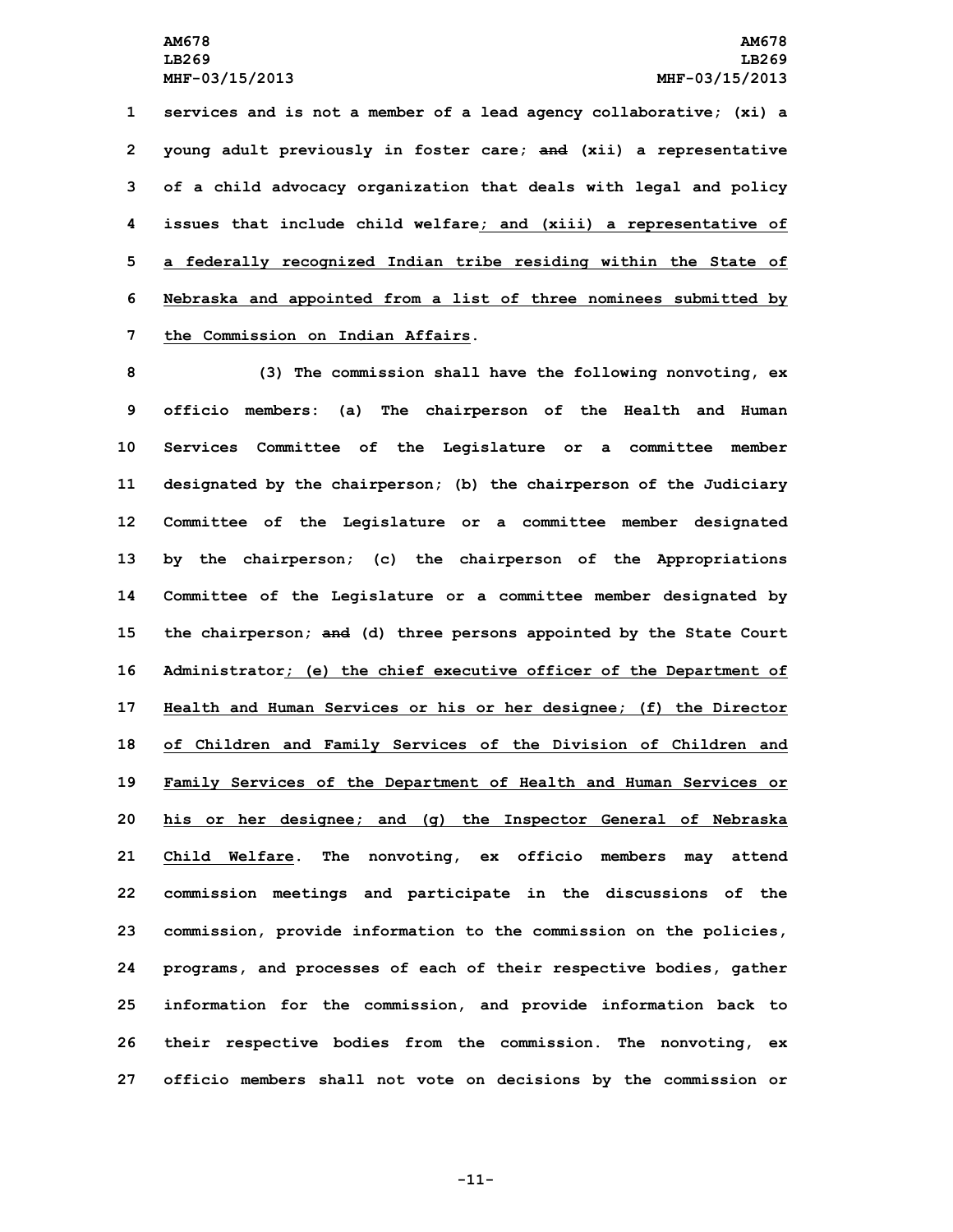**1 on the direction or development of the statewide strategic plan 2 pursuant to section 43-4204.**

 **(4) The commission shall meet within sixty days after April 12, 2012, and shall select from among its members <sup>a</sup> chairperson and vice-chairperson and conduct any other business necessary to the organization of the commission. The commission shall meet not less often than once every three months, and meetings of the commission may be held at any time on the call of the chairperson. The commission shall be within the office of the chief executive officer of the Department of Health and Human Services. The commission may hire staff to carry out the responsibilities of the commission. For administrative purposes, the offices of the staff of the commission shall be located in the Foster Care Review Office. The commission shall hire a consultant with experience in facilitating strategic planning to provide neutral, independent assistance in developing the statewide strategic plan. The commission shall terminate on June 30, 2014, unless continued by the Legislature.**

 **(5) The commission, with assistance from the executive director of the Foster Care Review Office, shall employ <sup>a</sup> policy analyst to provide research and expertise to the commission relating to the child welfare system. The policy analyst shall work in conjunction with the staff of the commission. His or her responsibilities may include, but are not limited to: (a) Monitoring the Nebraska child welfare system and juvenile justice system to provide information to the commission; (b) analyzing child welfare and juvenile justice public policy through research**

**-12-**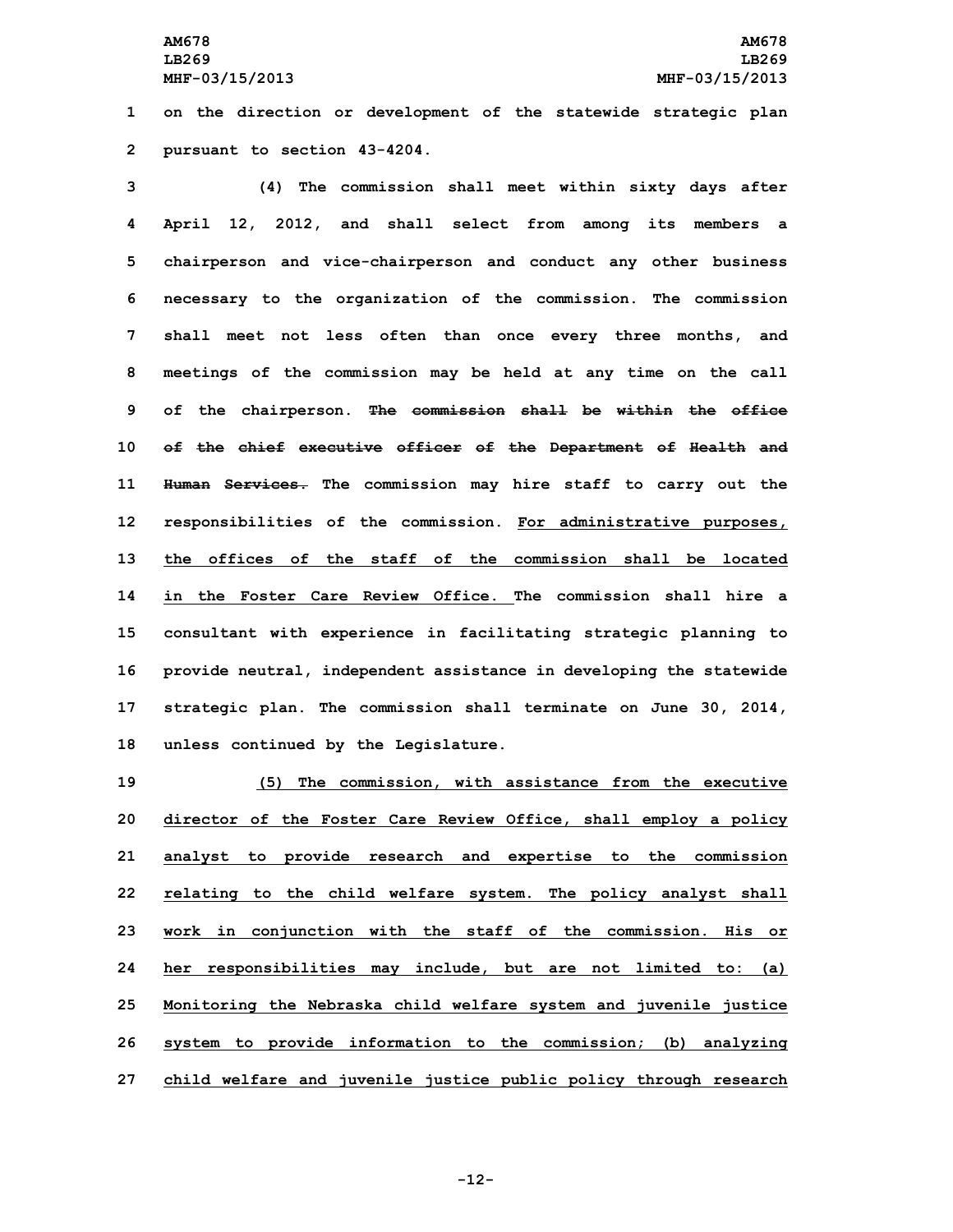**and literature reviews and drafting policy reports when requested; (c) managing or leading projects or tasks and providing resource support to commission members and committees as determined by the chairperson of the commission; (d) serving as liaison among child welfare and juvenile justice stakeholders and the public and responding to information inquiries as required; and (e) other duties as assigned by the commission.**

**8 (5) (6) Members of the commission shall be reimbursed for 9 their actual and necessary expenses as members of such commission 10 as provided in sections 81-1174 to 81-1177.**

**11 Sec. 6. Section 43-4203, Revised Statutes Cumulative 12 Supplement, 2012, is amended to read:**

 **43-4203 (1) The Nebraska Children's Commission shall work with administrators from each of the service areas designated pursuant to section 81-3116, the teams created pursuant to section 28-728, local foster care review boards, child advocacy centers, the teams created pursuant to the Supreme Court's Through the Eyes of the Child Initiative, community stakeholders, and advocates for child welfare programs and services to establish networks in each of such service areas. Such networks shall permit collaboration to strengthen the continuum of services available to child welfare agencies and to provide resources for children and juveniles outside the child protection system. Each service area shall develop its own unique strategies to be included in the statewide strategic plan. The Department of Health and Human Services shall assist in identifying the needs of each service area.**

**27 (2)(a) The commission shall create <sup>a</sup> committee to examine**

**-13-**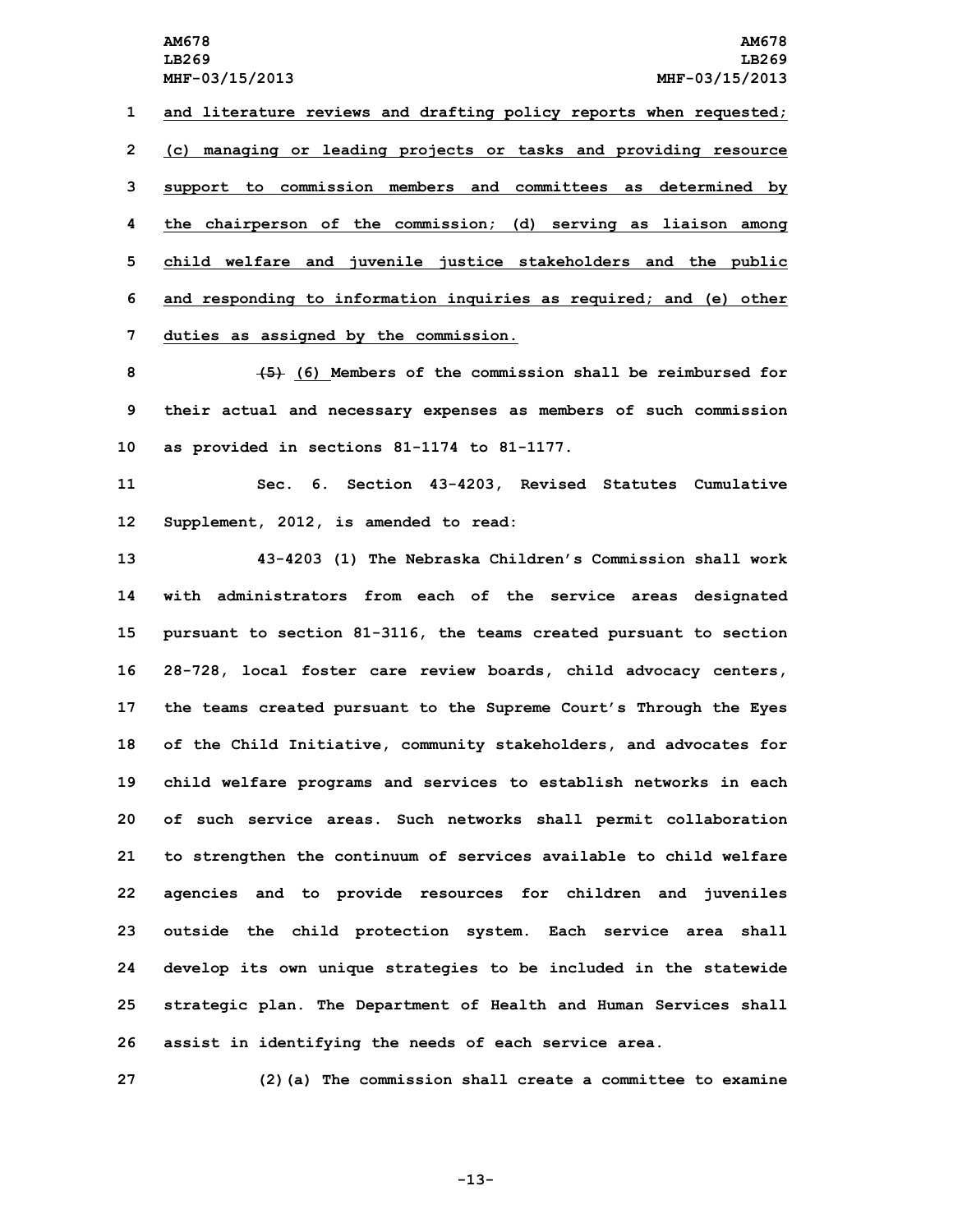**state policy regarding the prescription of psychotropic drugs for children who are wards of the state and the administration of such drugs to such children. Such committee shall review the policy and procedures for prescribing and administering such drugs and make recommendations to the commission for changes in such policy and procedures.**

 **(b) The commission shall create <sup>a</sup> committee to examine the structure and responsibilities of the Office of Juvenile Services as they exist on April 12, 2012. Such committee shall review the role and effectiveness of the youth rehabilitation and treatment centers in the juvenile justice system and make recommendations to the commission on the future role of the youth rehabilitation and treatment centers in the juvenile justice continuum of care. Such committee shall also review the responsibilities of the Administrator of the Office of Juvenile Services, including oversight of the youth rehabilitation and treatment centers and juvenile parole, and make recommendations to the commission relating to the future responsibilities of the administrator.**

 **(c) The commission may organize committees as it deems necessary. Members of the committees may be members of the commission or may be appointed, with the approval of the majority of the commission, from individuals with knowledge of the committee's subject matter, professional expertise to assist the committee in completing its assigned responsibilities, and the ability to collaborate within the committee and with the commission to carry out the powers and duties of the commission.**

**-14-**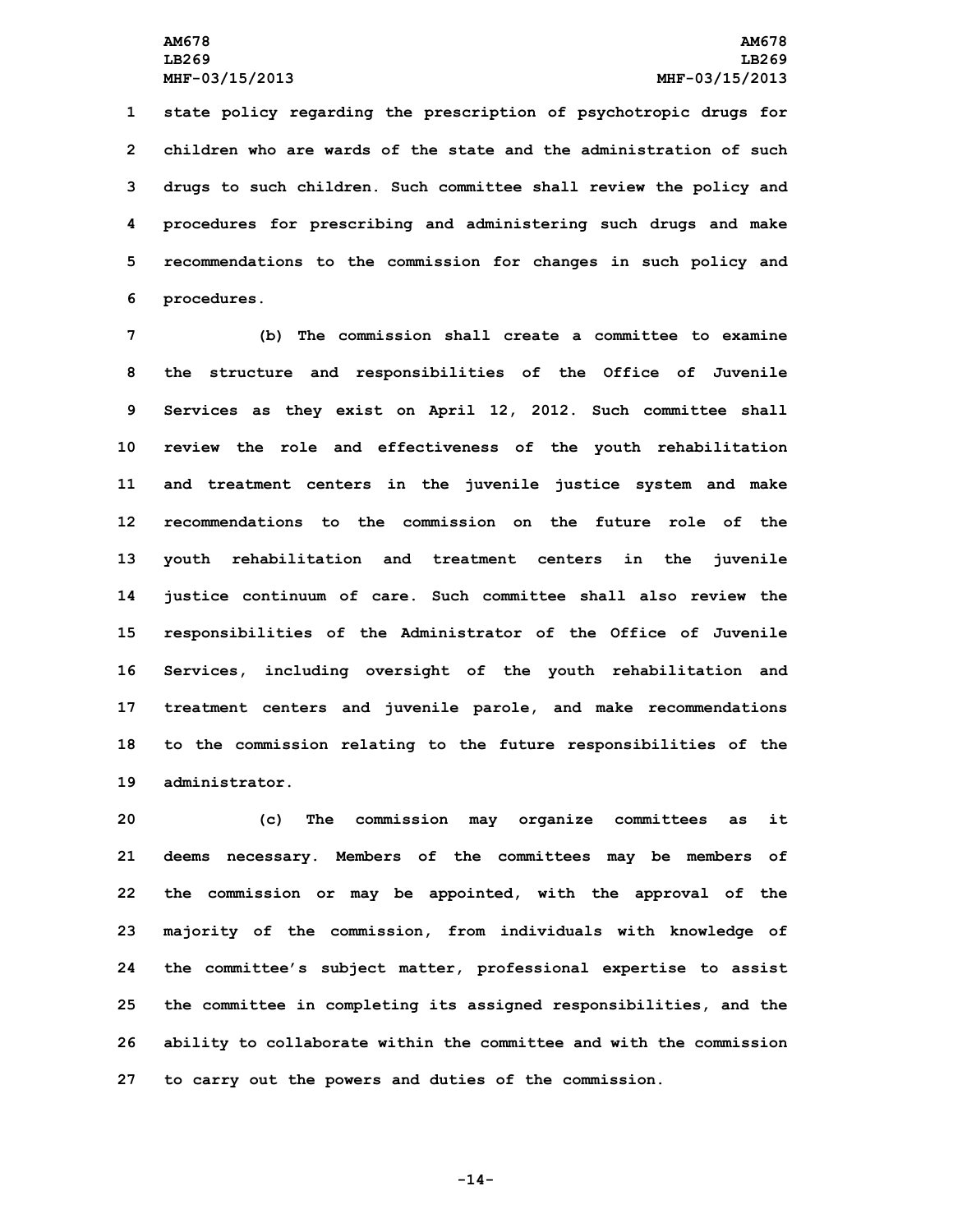**(d) If the One Hundred Second Legislature, Second Session, 2012, creates the The Title IV-E Demonstration Project Committee or created pursuant to section 43-4208 and the Foster Care Reimbursement Rate Committee, or both, such committees created pursuant to section 43-4212 shall be under the jurisdiction of the commission.**

 **(3) The commission shall work with the office of the State Court Administrator, as appropriate, and entities which coordinate facilitated conferencing as described in section 43-247.01. Facilitated conferencing shall be included in statewide strategic plan discussions by the commission. Facilitated conferencing shall continue to be utilized and maximized, as determined by the court of jurisdiction, during the development of the statewide strategic plan. Funding and contracting of facilitated conferencing entities shall continue to be provided by the Department of Health and Human Services to at least the same extent as such funding and contracting are being provided on April 12, 2012.**

 **(4) The commission shall gather information and communicate with juvenile justice specialists of the Office of Probation Administration and county officials with respect to any county-operated practice model participating in the Crossover Youth Program of the Center for Juvenile Justice Reform at Georgetown University.**

**25 (5) The commission shall coordinate and gather 26 information about the progress and outcomes of the Nebraska 27 Juvenile Service Delivery Project established pursuant to section**

**-15-**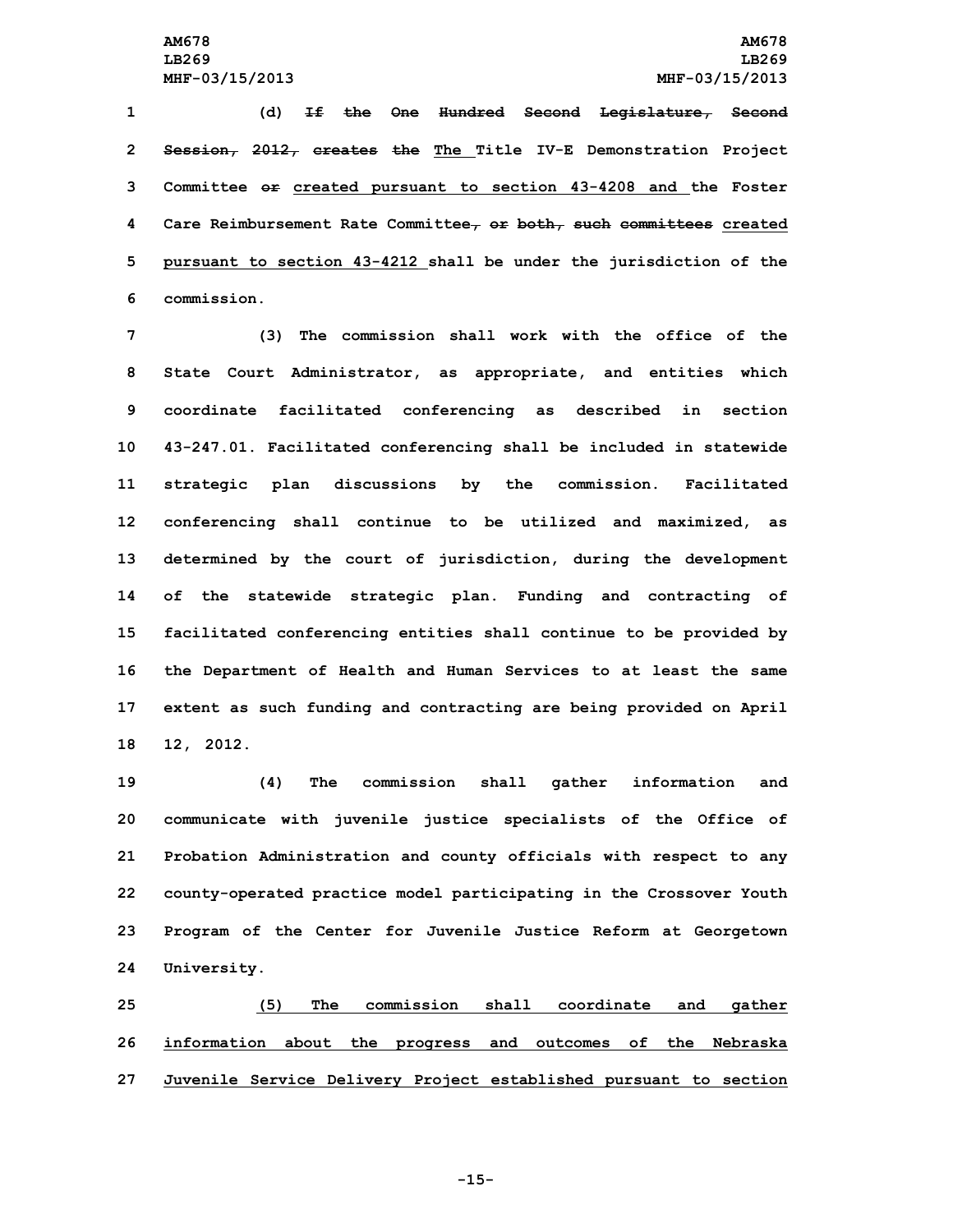**1 43-4101.**

 **(5) If the Nebraska Juvenile Service Delivery Project is enacted by the One Hundred Second Legislature, Second Session, 2012, the commission shall coordinate and gather information about the progress and outcomes of the project.**

**6 Sec. 7. Section 43-4208, Revised Statutes Cumulative 7 Supplement, 2012, is amended to read:**

 **43-4208 (1)(a) The Title IV-E Demonstration Project Committee is created. The members of the committee shall be appointed by the Director of Children and Family Services or his or her designee and shall include representatives of the Department of Health and Human Services and representatives of child welfare stakeholder entities, including one advocacy organization which deals with legal and policy issues that include child welfare, one advocacy organization the singular focus of which is issues impacting children, two child welfare service agencies that provide <sup>a</sup> wide range of child welfare services, and one entity which is <sup>a</sup> lead agency as of March 1, 2012. Members of the committee shall have experience or knowledge in the area of child welfare that involves Title IV-E eligibility criteria and activities. In addition, there shall be at least one ex officio member of the committee, appointed by the State Court Administrator. The ex officio member or members shall not be involved in decisionmaking, implementation plans, or reporting but may attend committee meetings, provide information to the committee about the processes and programs of the court system involving children and juveniles, and inform the State Court Administrator of the**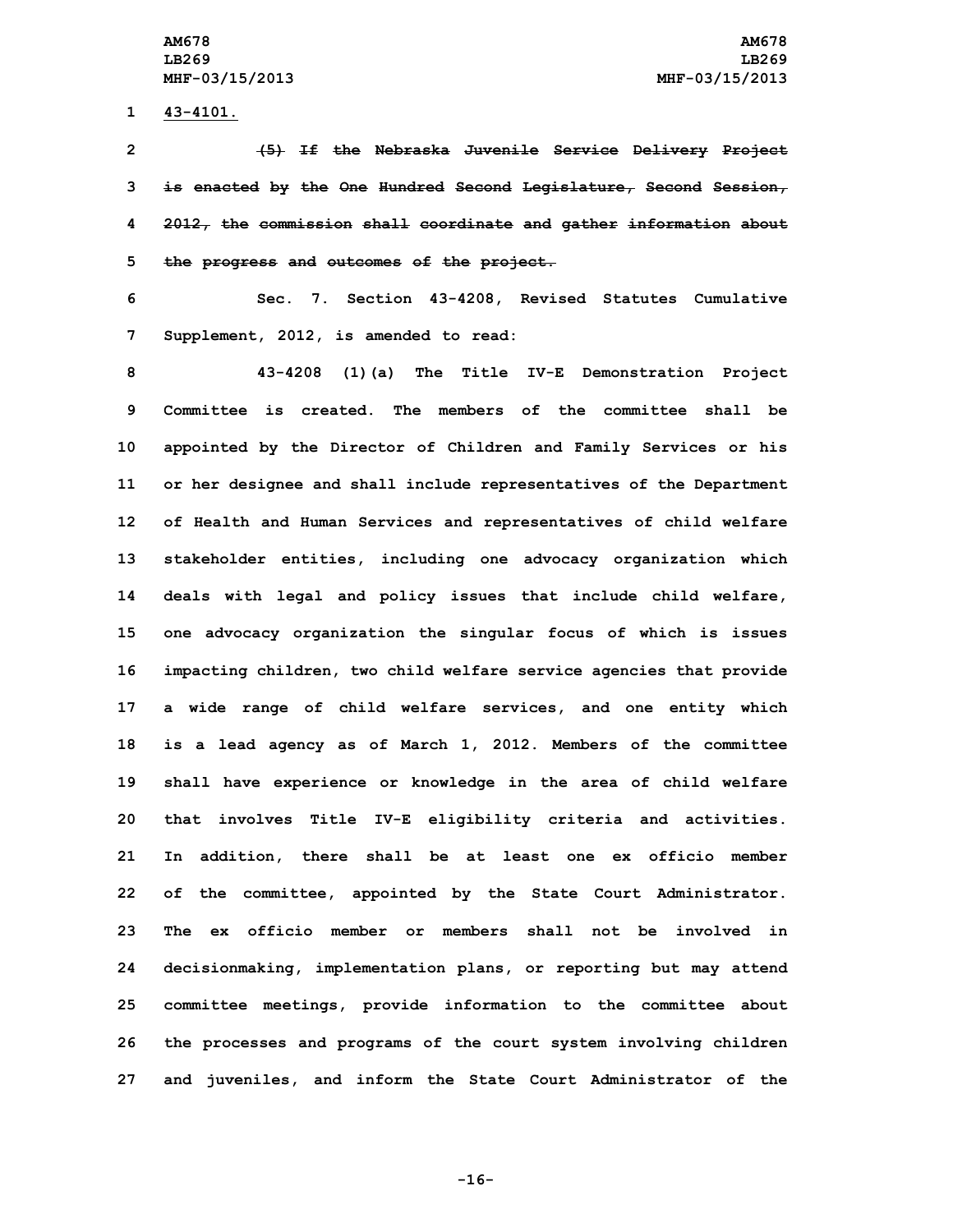**1 committee's activities. The committee shall be convened by the 2 director within thirty days after April 12, 2012.**

 **(b) The committee shall review, report, and provide recommendations regarding the application of the Department of Health and Human Services for <sup>a</sup> demonstration project pursuant to 42 U.S.C. 1320a-9 to obtain <sup>a</sup> waiver as provided in 42 U.S.C. 1320a-9(b), as such section existed on January 1, 2012. The committee may engage <sup>a</sup> consultant with expertise in Title IV-E demonstration project applications and requirements.**

 **(c) The committee shall (i) review Nebraska's current status of Title IV-E participation and penetration rates, (ii) review strategies and solutions for raising Nebraska's participation rate and reimbursement for Title IV-E in child placement, case management, replacement, training, adoption, court findings, and proceedings, and (iii) recommend specific actions for addressing barriers to participation and reimbursement.**

 **(d) The committee shall provide an implementation plan and <sup>a</sup> timeline for making application for <sup>a</sup> Title IV-E waiver. The implementation plan shall support and align with the goals of the statewide strategic plan required pursuant to Legislative Bill 821, One Hundred Second Legislature, Second Session, 2012, section 43-4204 including, but not limited to, maximizing federal funding to be able to utilize state and federal funding for <sup>a</sup> broad array of services for children, including prevention, intervention, and community-based, in-home, and out-of-home services to attain positive outcomes for the safety and well-being of and to expedite permanency for children. The committee shall report on**

**-17-**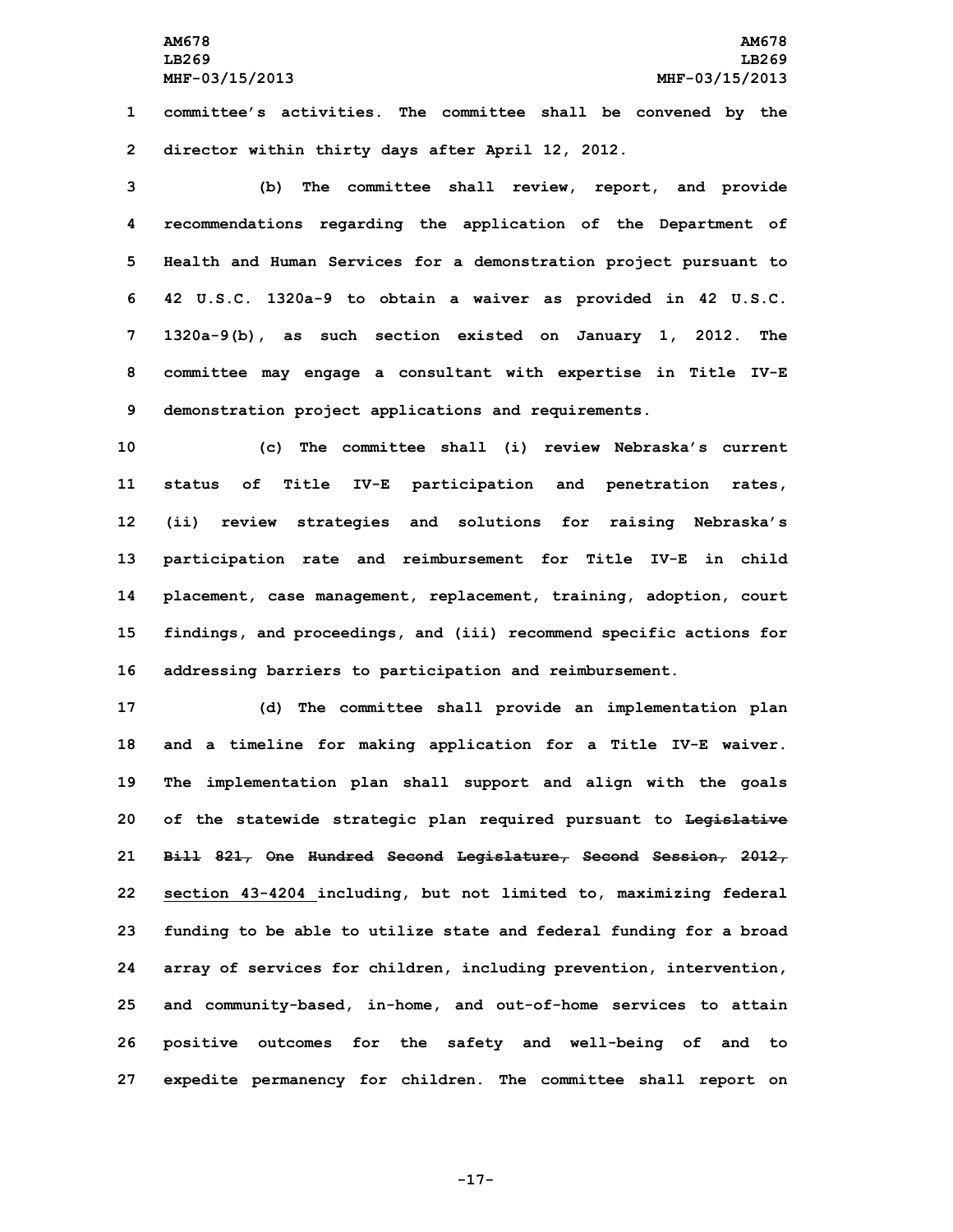**its activities to the Health and Human Services Committee of the Legislature on or before July 1, 2012, September 1, 2012, and November 1, 2012, and shall provide <sup>a</sup> final written report to the department, the Health and Human Services Committee of the Legislature, and the Governor by December 15, 2012.**

 **(e) If the Nebraska Children's Commission is created by the One Hundred Second Legislature, Second Session, 2012, the The Title IV-E Demonstration Project Committee shall thereupon come under the commission's jurisdiction. is under the jurisdiction of the Nebraska Children's Commission created pursuant to section 43-4202. The commission may make changes it deems necessary to comply with this subsection to facilitate the application for such demonstration project.**

**14 (2) The committee's implementation plan shall address 15 the demonstration project designed to meet the requirements of 42 16 U.S.C. 1320a-9, including, but not limited to, the following:**

**17 (a) Increasing permanency for children by reducing the 18 time in foster care placements when possible and promoting <sup>a</sup> 19 successful transition to adulthood for older youth;**

**20 (b) Increasing positive outcomes for children and 21 families in their homes and communities, including tribal 22 communities, and improving the safety and well-being of children;**

**23 (c) Preventing child abuse and neglect and the reentry of 24 children into foster care; and**

**25 (d) Considering the options of developing <sup>a</sup> program to 26 (i) permit foster care maintenance payments to be made under Title 27 IV-E of the federal Social Security Act, as such act existed on**

**-18-**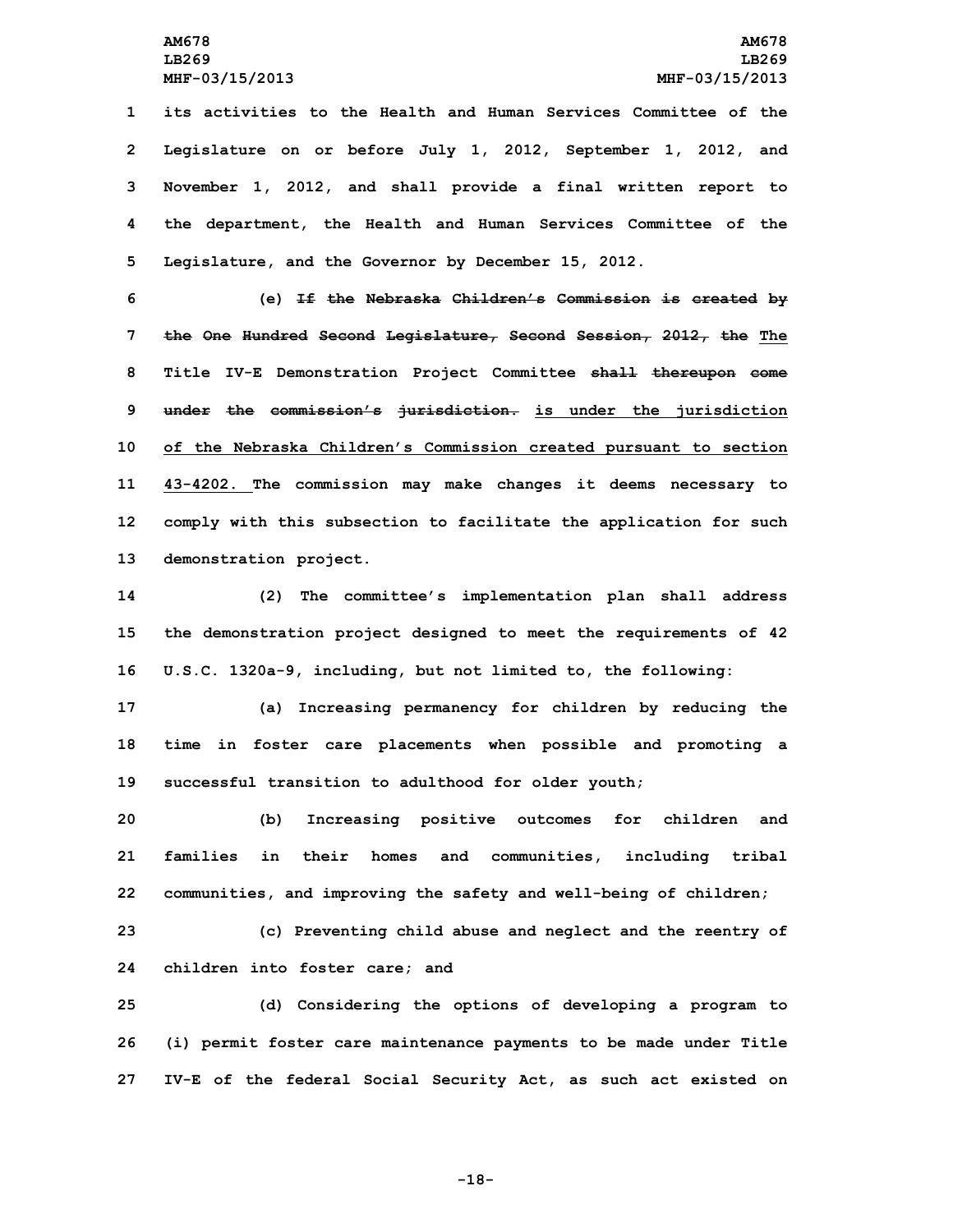**January 1, 2012, to <sup>a</sup> long-term therapeutic family treatment center on behalf of children residing in such <sup>a</sup> center or (ii) identify and address domestic violence that endangers children and results in the placement of children in foster care.**

**5 (3) The implementation plan for the demonstration project 6 shall include information showing:**

 **(a) The ability and capacity of the department to effectively use the authority to conduct <sup>a</sup> demonstration project under this section by identifying changes the department has made or plans to make in policies, procedures, or other elements of the state's child welfare program that will enable the state to successfully achieve the goal or goals of the project; and**

 **(b) That the department has implemented, or plans to implement within three years after the date of submission of its application under this section or within two years after the date on which the United States Secretary of Health and Human Services approves such application, whichever is later, at least two of the child welfare program improvement policies described in 42 U.S.C. 1320a-9(a)(7), as such section existed on January 1, 2012.**

 **(4) At least one of the child welfare program improvement policies to be implemented by the Department of Health and Human Services under the demonstration project shall be <sup>a</sup> policy that the state has not previously implemented as of the date of submission of its application under this section.**

**25 (5) On or before July 1, 2013, the Department of Health 26 and Human Services, in conjunction with the Office of Probation 27 Administration, shall develop <sup>a</sup> policy for reimbursement of all**

**-19-**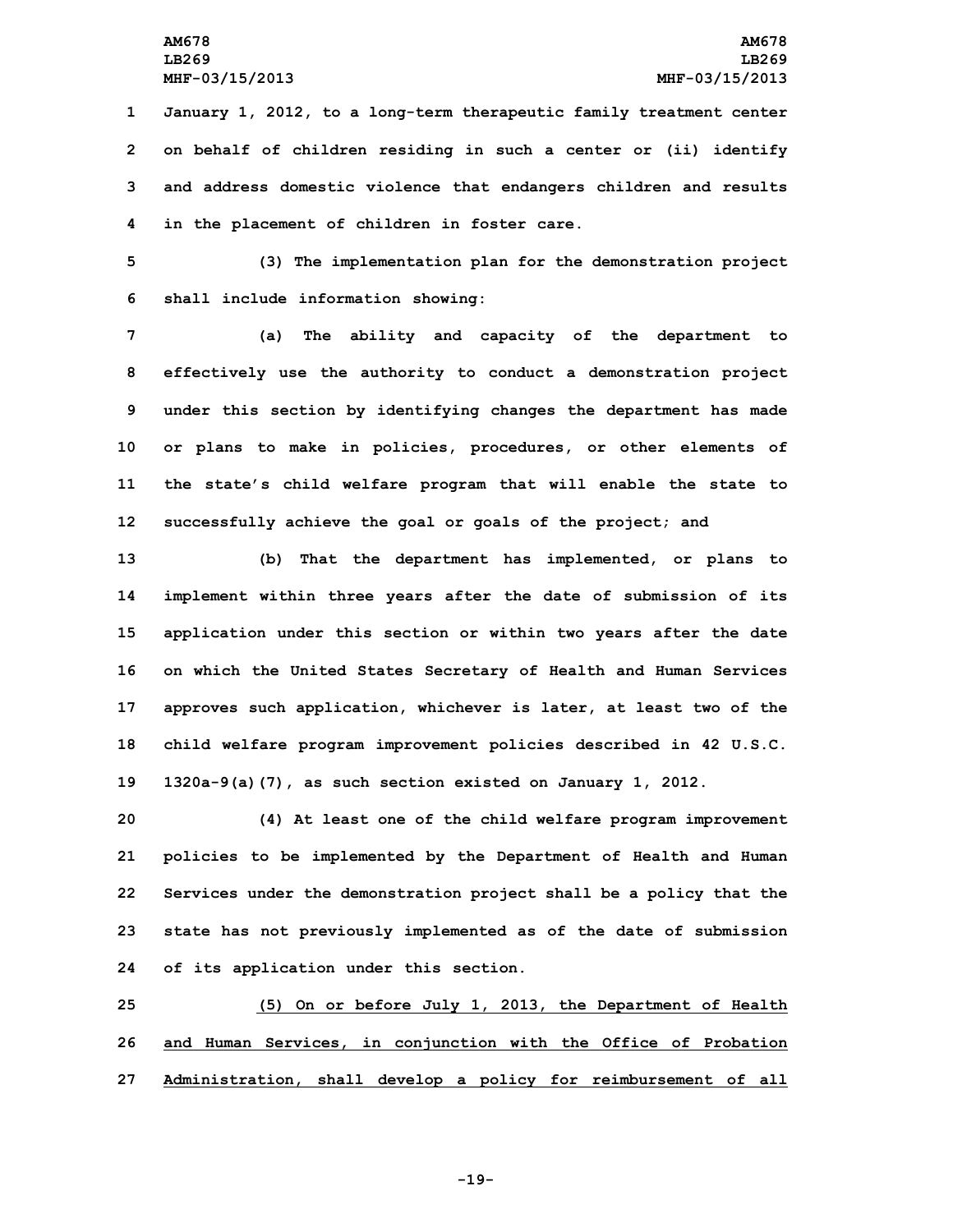**AM678 AM678 LB269 LB269 MHF-03/15/2013 MHF-03/15/2013 allowable foster care maintenance costs as provided under Title IV-E of the federal Social Security Act, as amended, 42 U.S.C. 672, as such act and section existed on January 1, 2013. (5) (6) For purposes of this section, long-term therapeutic family treatment center has the definition found in 42 U.S.C. 1320a-9(a)(8), as such section existed on January 1, 2012. Sec. 8. Section 68-1207, Revised Statutes Cumulative Supplement, 2012, is amended to read: 68-1207 (1) The Department of Health and Human Services shall supervise all public child welfare services as described by law. The department and the pilot project described in section 68-1212 shall maintain caseloads to carry out child welfare services which provide for adequate, timely, and indepth investigations and services to children and families. Caseloads shall range between twelve and seventeen cases as determined pursuant to subsection (2) of this section. In establishing the specific caseloads within such range, the department and the pilot project shall (a) include the workload factors that may differ due to geographic responsibilities, office location, and the travel required to provide <sup>a</sup> timely response in the investigation of abuse and neglect, the protection of children, and the provision of services to children and families in a uniform and consistent statewide manner and (b) utilize the workload criteria of the standards established as of January 1, 2012, by the Child Welfare League of America. The average caseload shall be reduced by the department in all service areas as designated pursuant to section**

**27 81-3116 and by the pilot project to comply with the caseload**

**-20-**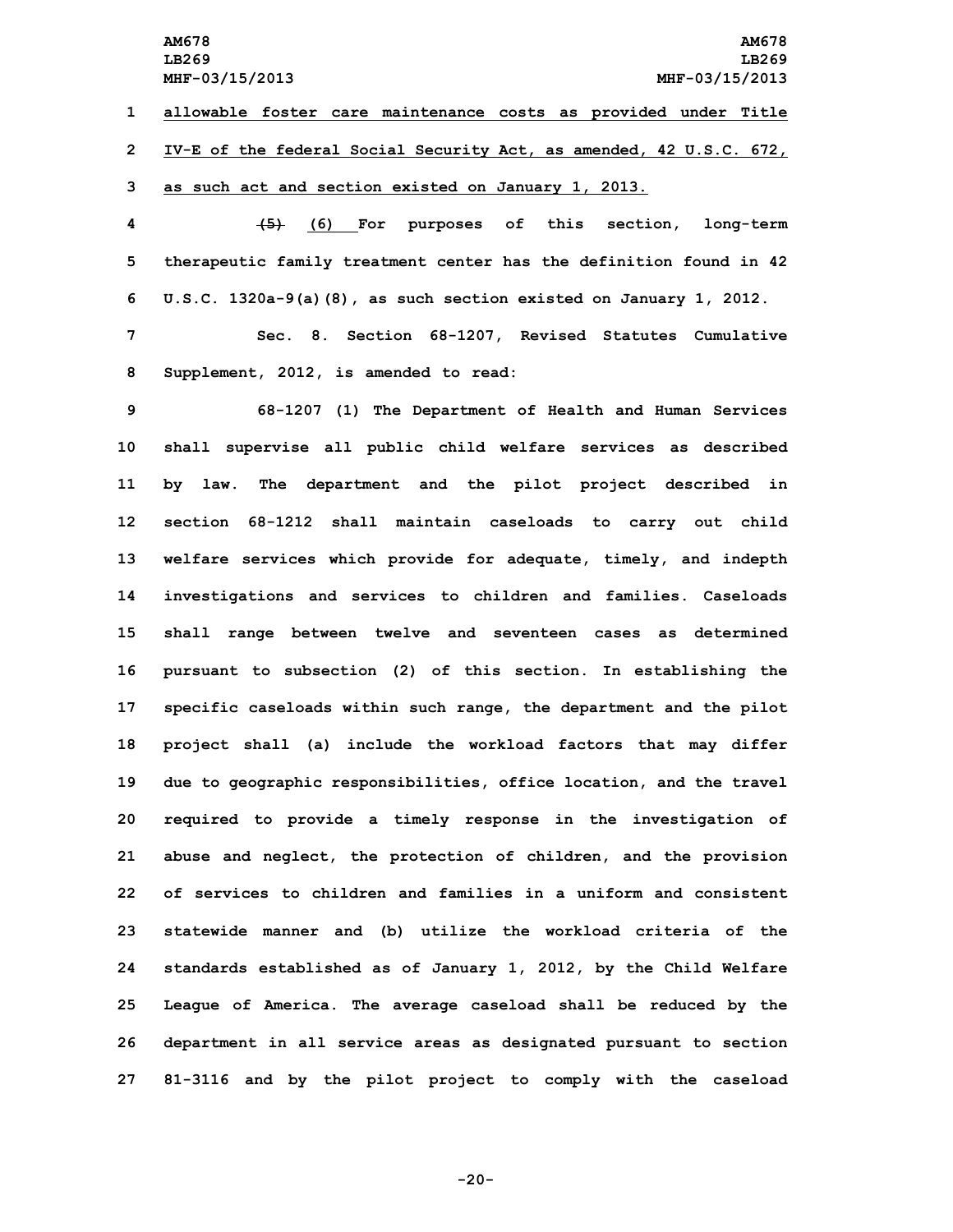**range described in this subsection by September 1, 2012. Beginning September 15, 2012, the department shall include in its annual report required pursuant to section 68-1207.01 <sup>a</sup> report on the attainment of the decrease according to such caseload standards. The department's annual report shall also include changes in the standards of the Child Welfare League of America or its successor.**

 **(2) Caseload size shall be determined in the following manner: (a) If children are placed in the home, the family shall count as one case regardless of how many children are placed in the home; (b) if <sup>a</sup> child is placed out of the home, the child shall count as one case; (c) if, within one family, one or more children are placed in the home and one or more children are placed out of the home, the children placed in the home shall count as one case and each child placed out of the home shall count as one case; and (d) any child receiving services from the department or <sup>a</sup> private entity under contract with the department shall be counted as provided in subdivisions (a) through (c) of this subsection whether or not such child is <sup>a</sup> ward of the state. For purposes of this subsection, <sup>a</sup> child is considered to be placed in the home if the child is placed with his or her biological or adoptive parent or <sup>a</sup> legal guardian and <sup>a</sup> child is considered to be placed out of the home if the child is placed in foster care, group home care, or any other setting which is not the child's planned permanent home.**

 **(3) To insure appropriate oversight of noncourt and voluntary cases when any child welfare services are provided, either by the department or by <sup>a</sup> lead agency participating in the pilot project, as <sup>a</sup> result of <sup>a</sup> child safety assessment, the**

**-21-**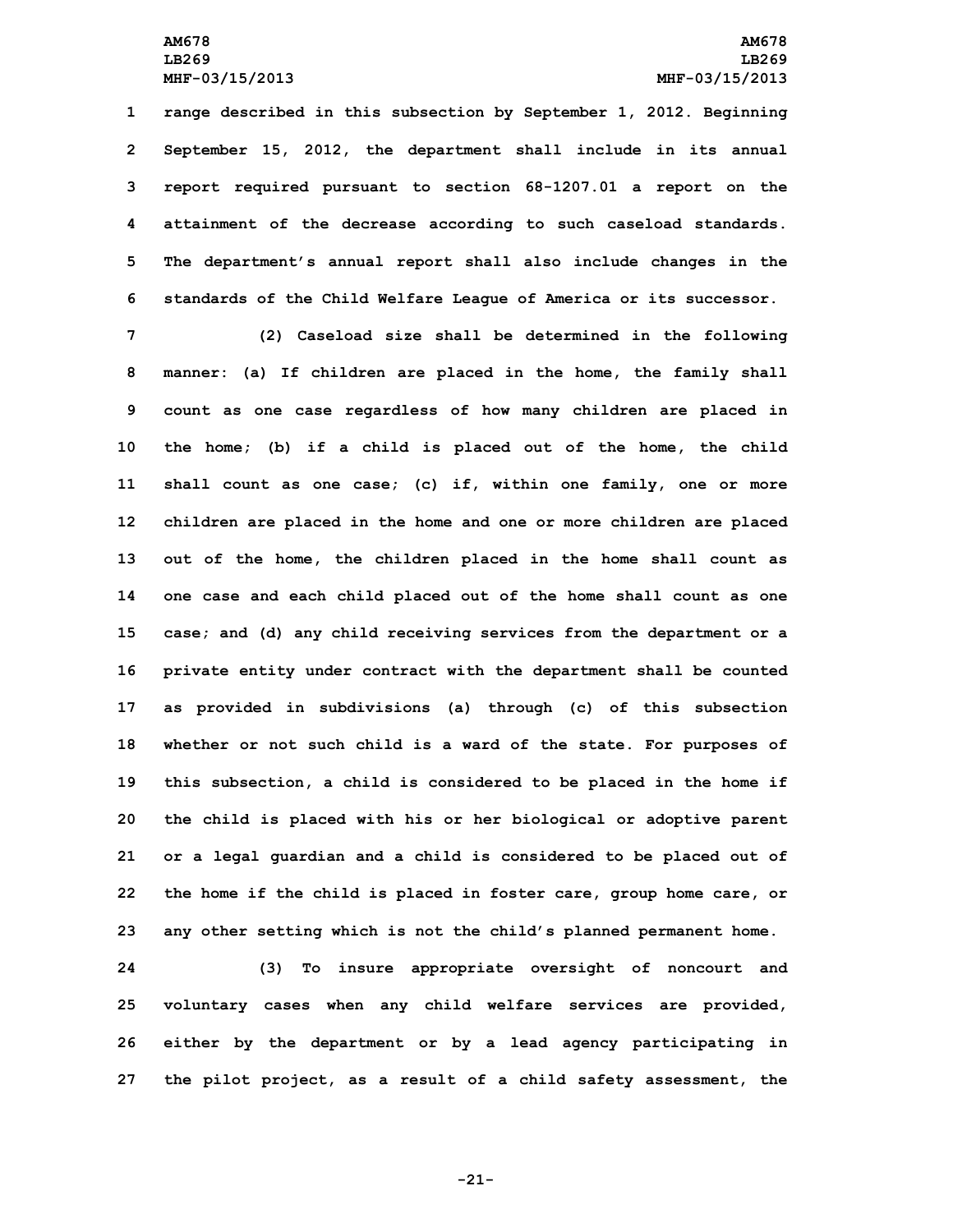**department or lead agency shall develop <sup>a</sup> case plan that specifies the services to be provided and the actions to be taken by the department or lead agency and the family in each such case. Such case plan shall clearly indicate, when appropriate, that children are receiving services to prevent out-of-home placement and that, absent preventive services, foster care is the planned arrangement for the child.**

**8 (4) To carry out the provisions of this section, the 9 Legislature shall provide funds for additional staff.**

**10 Sec. 9. Section 71-1904, Revised Statutes Cumulative 11 Supplement, 2012, is amended to read:**

 **71-1904 (1) The department shall adopt and promulgate rules and regulations pursuant to sections 71-1901 to 71-1906.01 for (a) the proper care and protection of children by licensees under such sections, (b) the issuance, suspension, and revocation of licenses to provide foster care, (c) the issuance, suspension, and revocation of probationary licenses to provide foster care, (d) the issuance, suspension, and revocation of provisional licenses to provide foster care, (e) the provision of training in foster care, which training shall be directly related to the skills necessary to care for children in need of out-of-home care, including, but not limited to, abused, neglected, dependent, and delinquent children, and (f) the proper administration of sections 71-1901 to 71-1906.01.**

**25 (2) The training required by subdivision (1)(e) of this 26 section may be waived in whole or in part by the department for 27 persons operating foster homes providing care only to relatives**

**-22-**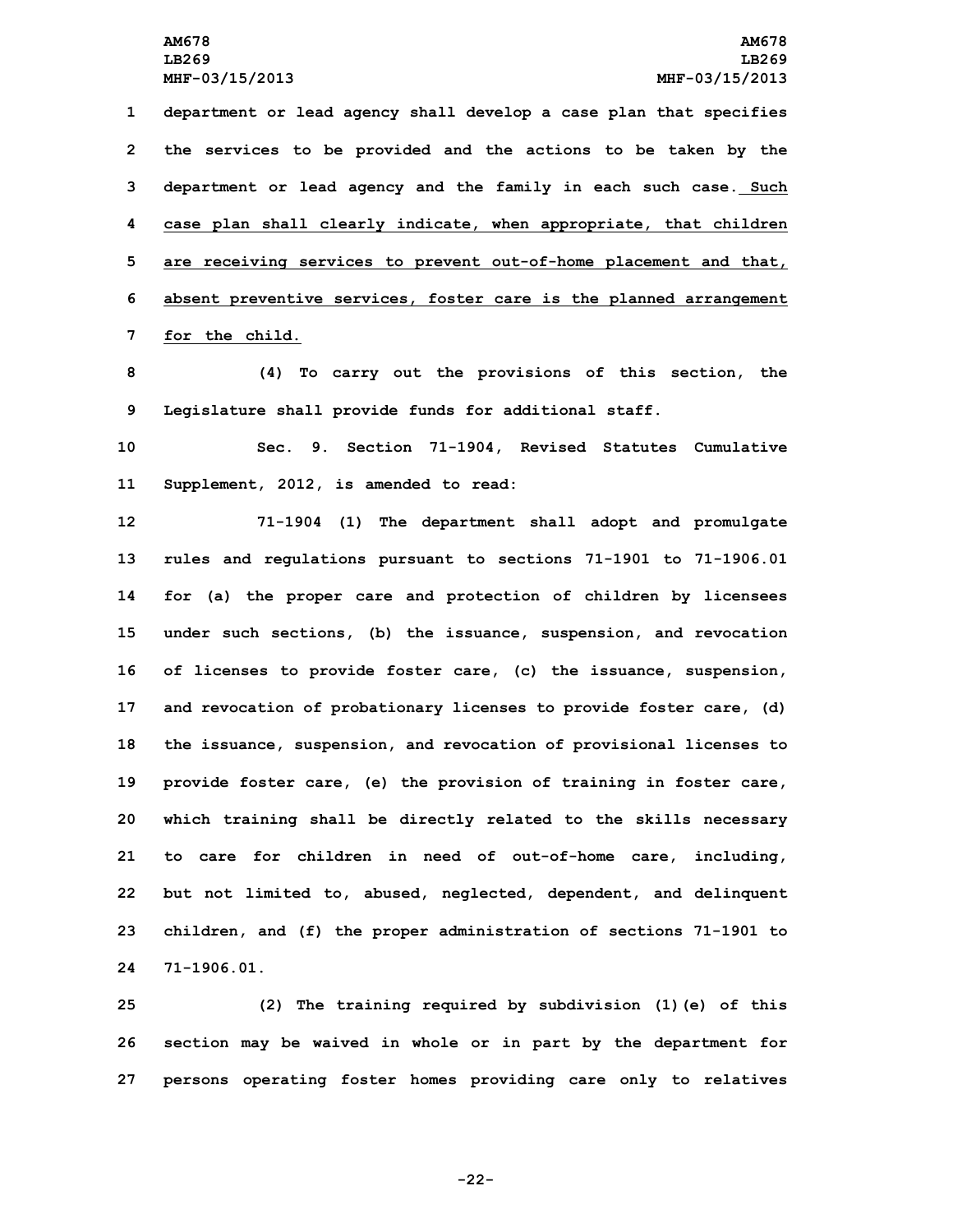**of the foster care provider. Such waivers shall be granted on <sup>a</sup> case-by-case basis upon assessment by the department of the appropriateness of the relative foster care placement. The department shall submit electronically an annual report to the Health and Human Services Committee of the Legislature on the number of waivers granted under this subsection and the total number of children placed in relative foster homes. For 2012, 2013, 2013 and 2014, the department shall provide the report to the Health and Human Services Committee of the Legislature on or before September 15.**

 **(3) The department shall adopt and promulgate rules and regulations establishing new foster home licensing requirements that ensure children's safety, health, and well-being but minimize the use of licensing mandates for nonsafety issues. Such rules and regulations shall provide alternatives to address nonsafety issues regarding housing and provide assistance to families in overcoming licensing barriers, especially in child-specific relative and kinship placements, to maximize appropriate reimbursement under Title IV-E of the federal Social Security Act, as amended, including expanding the use of kinship guardianship assistance payments under 42 U.S.C. 673(d), as such act and section existed on January 1, 2013.**

 **Sec. 10. (1) Any entity seeking to enter into <sup>a</sup> contract with the Department of Health and Human Services to provide child welfare services shall provide evidence of financial stability and liquidity prior to executing such contract.**

**27 (2) An entity contracting with the department to**

**-23-**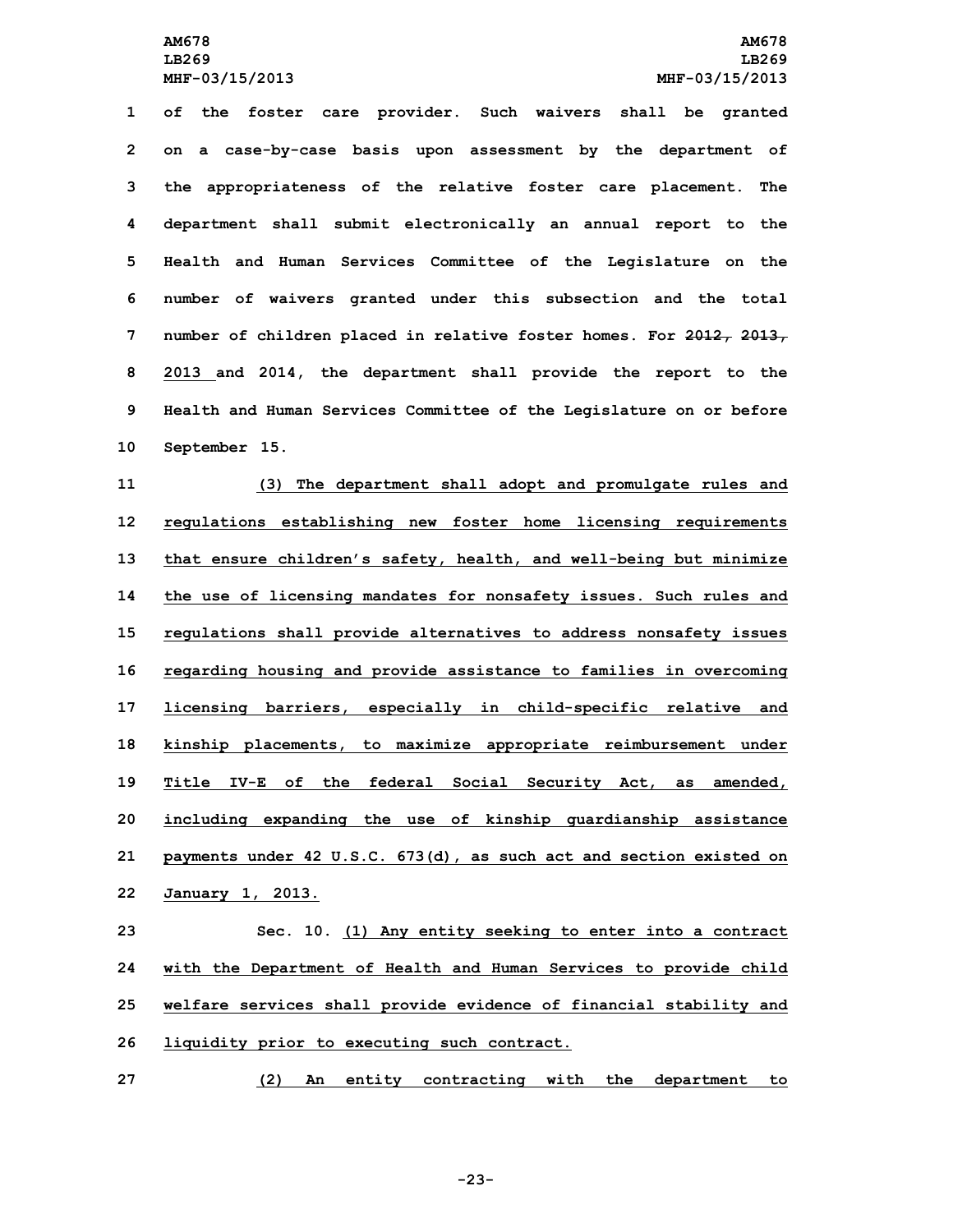**LB269 LB269**

 **provide child welfare services shall not require any subcontractor or employee of such contractor or subcontractor to sign an agreement not to compete with such contractor as <sup>a</sup> condition of subcontracting or employment.**

 **Sec. 11. The Department of Health and Human Services shall implement <sup>a</sup> formal grievance process for families involved in the child welfare system or juvenile justice system. Such grievance process shall ensure that families are not dissuaded from utilizing the grievance process for fear of reprisal from the department, providers, or foster parents. <sup>A</sup> report of each grievance allegation and the determination of and any action to be taken by the department shall be provided to the Inspector General for Nebraska Child Welfare within ten days after such determination is made.**

**14 Sec. 12. Section 71-3406, Reissue Revised Statutes of 15 Nebraska, is amended to read:**

 **71-3406 (1) The chief executive officer of the Department of Health and Human Services shall appoint <sup>a</sup> minimum of eight and <sup>a</sup> maximum of twelve members to the State Child Death Review Team. The core members shall be (a) <sup>a</sup> physician employed by the department, who shall be <sup>a</sup> permanent member and shall serve as the chairperson of the team, (b) <sup>a</sup> senior staff member with child protective services of the department, (c) <sup>a</sup> forensic pathologist, (d) <sup>a</sup> law enforcement representative, and (e) the Inspector General of Nebraska Child Welfare, and (f) an attorney. The remaining members appointed may be, but shall not be limited to, the following: <sup>A</sup> county attorney; <sup>a</sup> Federal Bureau of Investigation agent responsible for investigations on Native American reservations;**

**-24-**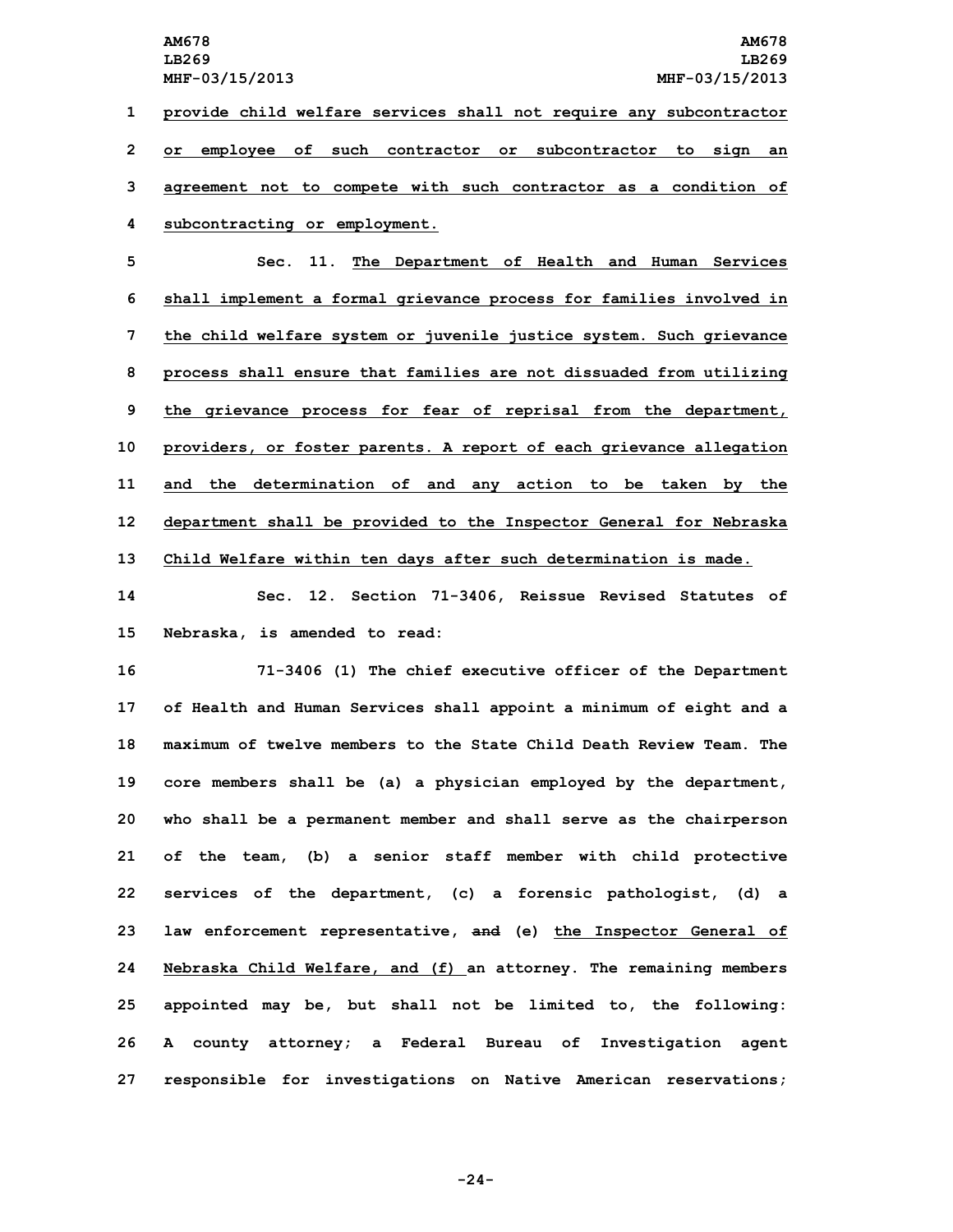**1 <sup>a</sup> social worker; and members of organizations which represent 2 hospitals or physicians.**

 **(2) Members shall serve four-year terms with the exception of the chairperson. In the absence of the chairperson, the chief executive officer may appoint another member of the core team to serve as chairperson.**

 **(3) The team shall not be considered <sup>a</sup> public body for purposes of the Open Meetings Act. The team shall meet <sup>a</sup> minimum of four times <sup>a</sup> year. Members of the team shall be reimbursed for their actual and necessary expenses as provided in sections 81-1174 to 81-1177.**

**12 Sec. 13. Section 81-3133, Revised Statutes Cumulative 13 Supplement, 2012, is amended to read:**

 **81-3133 (1)(a) On or before July 30, 2012, the Division of Children and Family Services of the Department of Health and Human Services shall report in writing its expenditures between January 1, 2012, and June 30, 2012, and the outcomes relating to such expenditures to the Appropriations Committee of the Legislature and the Health and Human Services Committee of the Legislature. Such report shall identify any changes or movement of funds in excess of two hundred fifty thousand dollars relating to child welfare between subprograms within Budget Program 347 and Budget Program 354.**

 **(b) Beginning with the third calendar quarter of 2012, the division shall report in writing its expenditures for each quarter and the outcomes relating to such expenditures within thirty days after the end of the quarter to the Appropriations**

**-25-**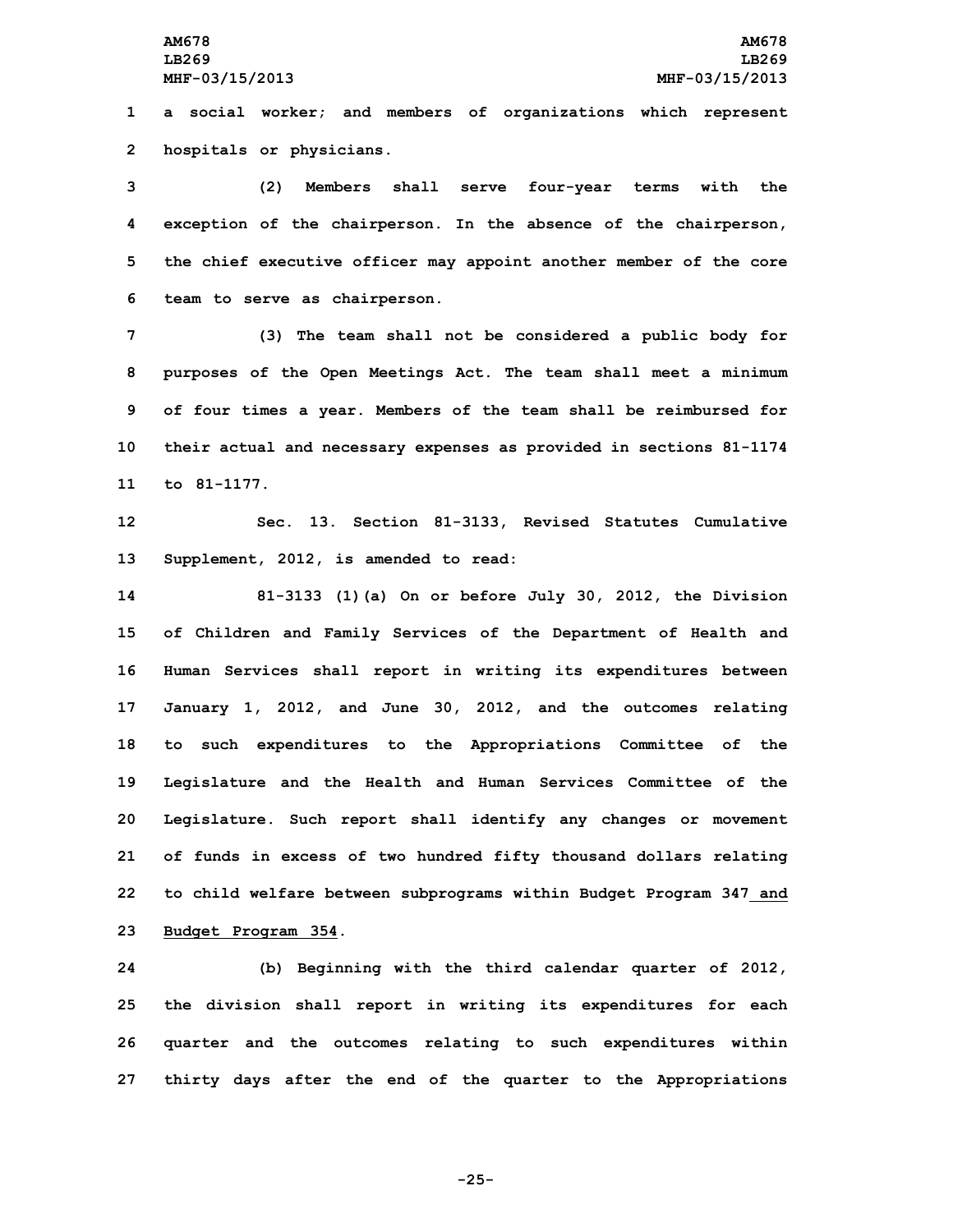**Committee of the Legislature and the Health and Human Services Committee of the Legislature. Such report shall identify any changes or movement of funds in excess of two hundred fifty thousand dollars relating to child welfare between subprograms within Budget Program 347 and Budget Program 354.**

 **(2)(a) For the biennium ending June 30, 2015, and the biennium ending June 30, 2017, the Division of Children and Family Services of the Department of Health and Human Services shall, as part of the appropriations request process pursuant to section 81-132, include <sup>a</sup> strategic plan that identifies the main purpose or purposes of each program, verifiable and auditable key goals that the division believes are fair measures of its progress in meeting each program's main purpose or purposes, and benchmarks for improving performance on the key goals for the state as <sup>a</sup> whole and for each Department of Health and Human Services service area designated pursuant to section 81-3116. The division shall also report whether the benchmarks are being met and, if not, the expected timeframes for meeting them. Such key goals and benchmarks shall be developed by the Division of Children and Family Services with the assistance of the budget division of the Department of Administrative Services pursuant to subdivision (2) of section 22 81-1113.**

 **(b) Not later than September 15, 2013, and not later than September 15, 2015, the Division of Children and Family Services of the Department of Health and Human Services shall report to the Health and Human Services Committee of the Legislature and the Appropriations Committee of the Legislature on the progress towards**

**-26-**